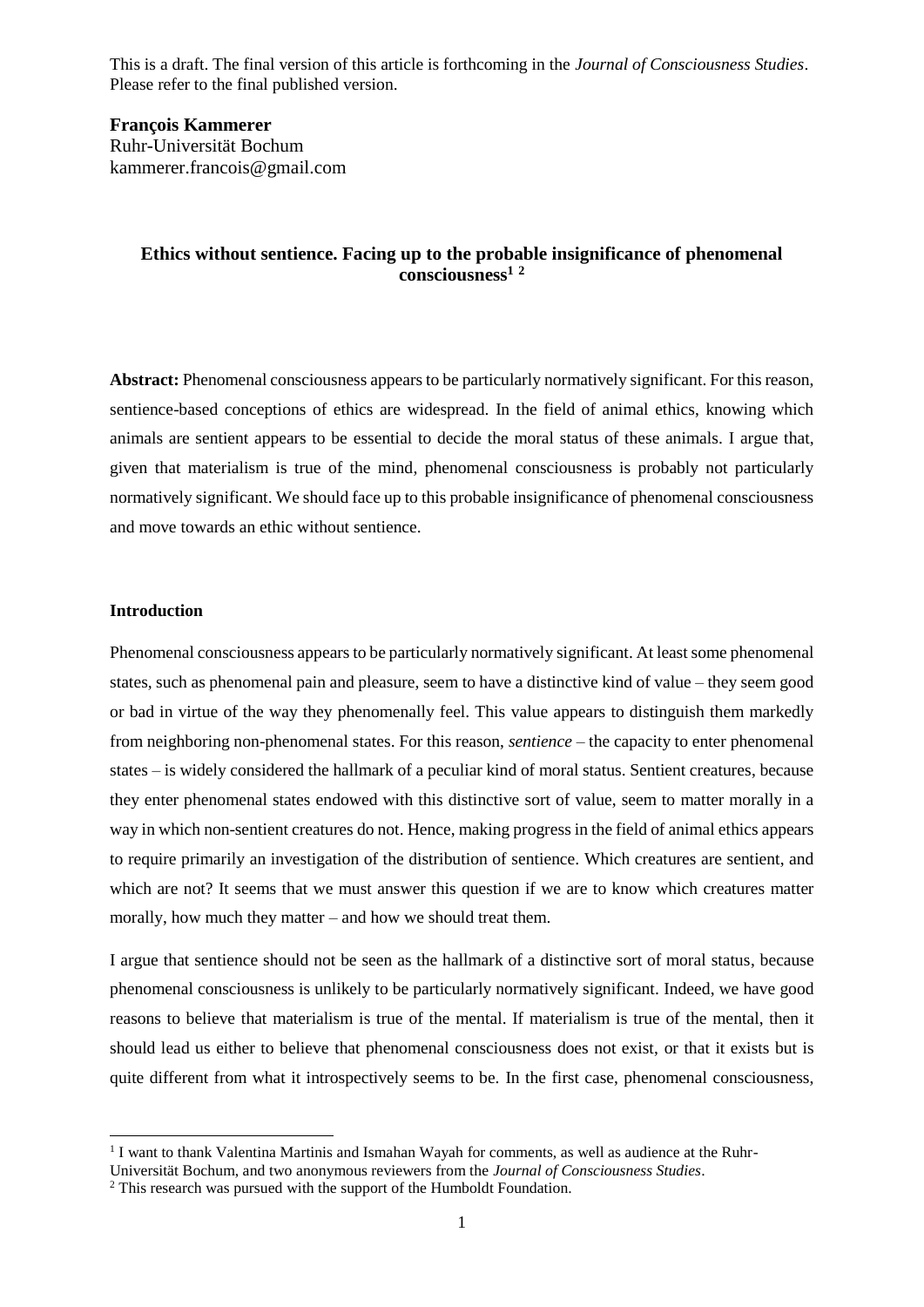being inexistent, cannot have any normative import in reality. In the second case, we gain two arguments against the view that phenomenal consciousness is particularly significant.

Because phenomenal consciousness and sentience are unlikely to be particularly normatively significant, we should move towards an ethic without sentience. I try to draw lessons from the problems encountered by sentience-based approaches to ethics (and notably to animal ethics) to contribute to the progress of ethics without sentience. At least three such lessons should be drawn. First, taking sentience out of ethics does not necessarily have devastating consequences: it does not threaten the possibility of (animal) ethics. Second, while building an alternative to sentience-based ethics, we should avoid the temptation to find another property that would similarly ground a binary distinction of status across creatures. Third, even if removing sentience from ethics does not necessarily have massive consequences, it would be a mistake to think that it leaves things unchanged.

I first define phenomenal consciousness, and describe its apparent normative significance (§1). Then, I examine the way in which phenomenal consciousness and sentience are often seen as the source of value *par excellence* and the hallmark of moral status. I argue that sentience, in this respect, is used both as a normative magic bullet and as a normative black box (§2). Next, I turn to problems that arise for sentience-based approaches to moral status (§3), before developing my argument for the view that phenomenal consciousness is probably not particularly normatively significant (§4). Finally, I close with lessons for the development of an ethic without sentience (§5).

### **1. Phenomenal consciousness and its apparent significance**

"Phenomenal consciousness" refers to the set of mental states which are such that – to use the now classical expression – there is "something it's like to be in them" (Nagel, 1974): mental states which are subjectively experienced. Seeing a green patch, feeling a sharp pain in the knee after a long run, smelling freshly grounded coffee: these are supposed to be typical examples of phenomenally conscious states.

Phenomenal consciousness seems to be intrinsically particularly normatively significant. There are many ways to spell out this apparent normative significance. Here is an attempt: it (strongly) seems that the having of phenomenally conscious states – notably *valenced* phenomenal states such as phenomenal pain and pleasure – in itself grounds some significant kind of value – negative or positive. For example, it seems that feeling (phenomenal) pain is *bad* and that feeling pleasure is *good*. At the very least, these feelings seem good and bad *for the subject* who has them. Arguably, it also goes further than that, so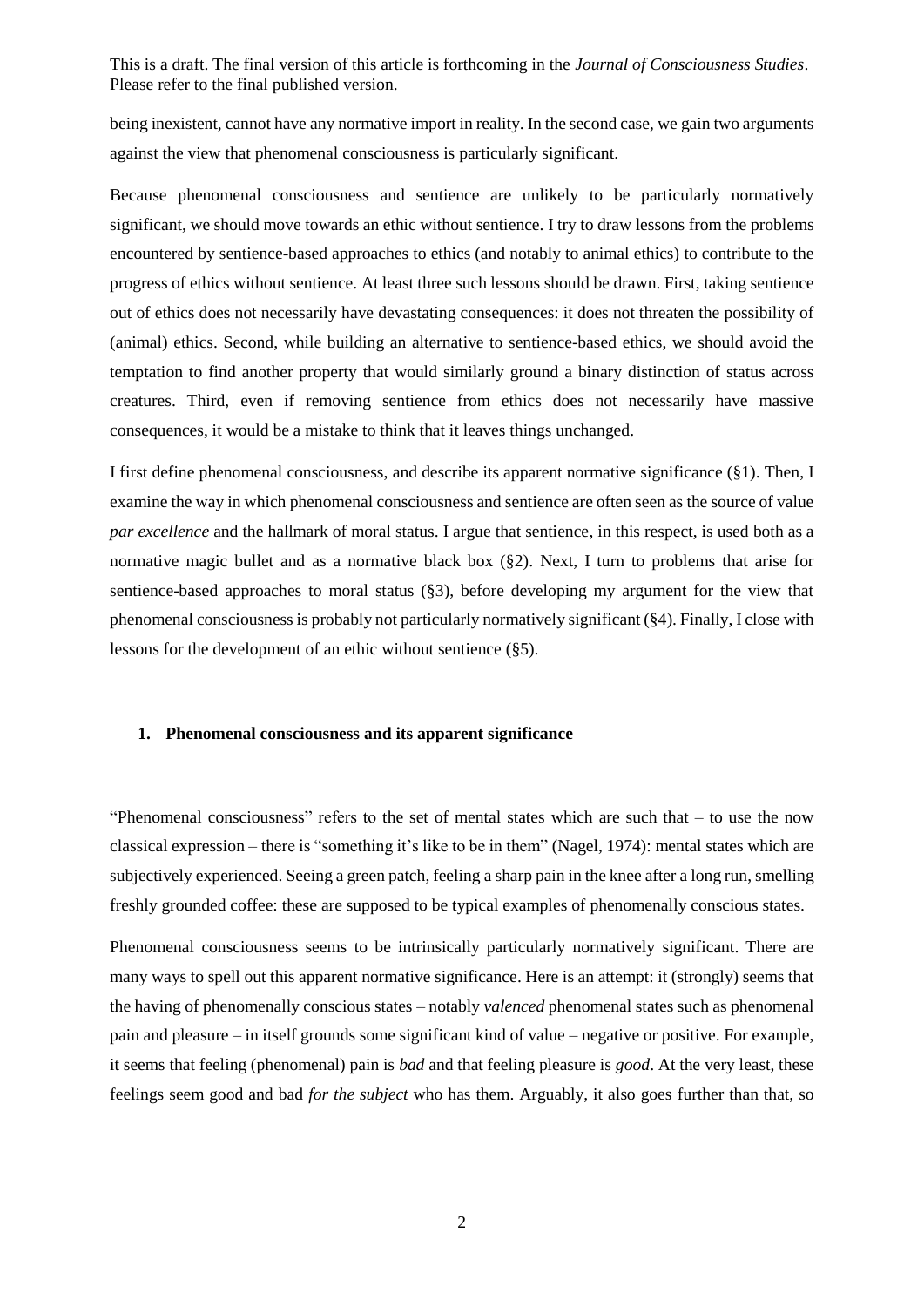that it also seems good or bad *tout court* that a subject feels them. <sup>3</sup> Moreover, it seems that phenomenal pain and pleasure are not good or bad merely because they have certain further (good and bad) effects. They seem good or bad *in themselves*, independently of any further effects (feeling pain seems bad in itself, and not just because it creates bad memories). Hence, the value is intrinsic and not merely instrumental.

Besides, this apparent intrinsic value of phenomenal states seems to exist in quite a strong manner  $-\text{in}$ the sense that the *seeming* itself is strong. In fact, the value of a least *some* phenomenal states – say, the negative value of pain – seems to be extremely obvious, and almost beyond doubt. It seems that we just have to focus on our own phenomenal pains to know directly, without hesitation, that they are *bad*. There appears to be no need for careful reflection on elaborated moral laws, ethical principles, or contractual agreements, to know that *this* (focusing on our current pain) is bad because of the way it feels, and hence that, when someone else feels the same thing, it is also bad.<sup>4</sup> It might even seem that the obviousness of the value of valenced phenomenal states is unique in this respect. The badness of phenomenal pain, for instance, seems particularly obvious and beyond doubt compared to the value of any non-phenomenal events, arguably because phenomenal states "have a subjective component that, so to speak, directly reveals their value" (Seager, 2001, p. 4). This is quite an interesting feature. Indeed, many things can seem *good*, *bad,* or *neutral* at first glance, but we can later come to realize that they are not – that previous impressions and beliefs regarding their value were mistaken. Most Greeks seemed to believe that slavery was not intrinsically bad; Emmanuel Kant thought that masturbation was intrinsically very bad. Yet, I suppose that most of us now think that these judgments were mistaken. Examples of normative disagreement (diachronic and synchronic) abound, and they easily lead to the lingering fear that it could be really hard – if not impossible – to know whether something is *really* good or bad. In contrast, the case of valenced phenomenal states such as pain appears reassuringly simple: of course, pain is bad! There is no doubt to be had there: it is an obvious fact, a fact that we can directly know simply by paying attention introspectively to our pains.

Finally, one notable thing regarding the value of phenomenal states is that this value is supposed to be *particularly significant*, notably compared to the value of neighboring mental states that are *not* phenomenally conscious. Non-phenomenally conscious pain and pleasure, for example (or the nonphenomenal states closest to pain and pleasure, if one likes that better<sup>5</sup>) might very well have *some* 

-

<sup>&</sup>lt;sup>3</sup> I will leave aside here complications that arise when we try to disentangle the various senses of "value" that could be relevant here. A first approximation: "value" can mean both value-for-the-subject, that is, subjective value (the property of situations that are good or bad for someone), and value *tout court*, that is, objective value (the property of situations that are good or bad *simpliciter*). This last sort of objective value can then be understood in different ways – one can distinguish ethical value, aesthetic value, epistemic value, etc. Here the senses that I am interested in are value-for-the subject and objective ethical value.

<sup>4</sup> (Muehlhauser, 2017) elaborates on this.

<sup>&</sup>lt;sup>5</sup> Some might want to reserve "pain" and "pleasure" for phenomenal pain and pleasure.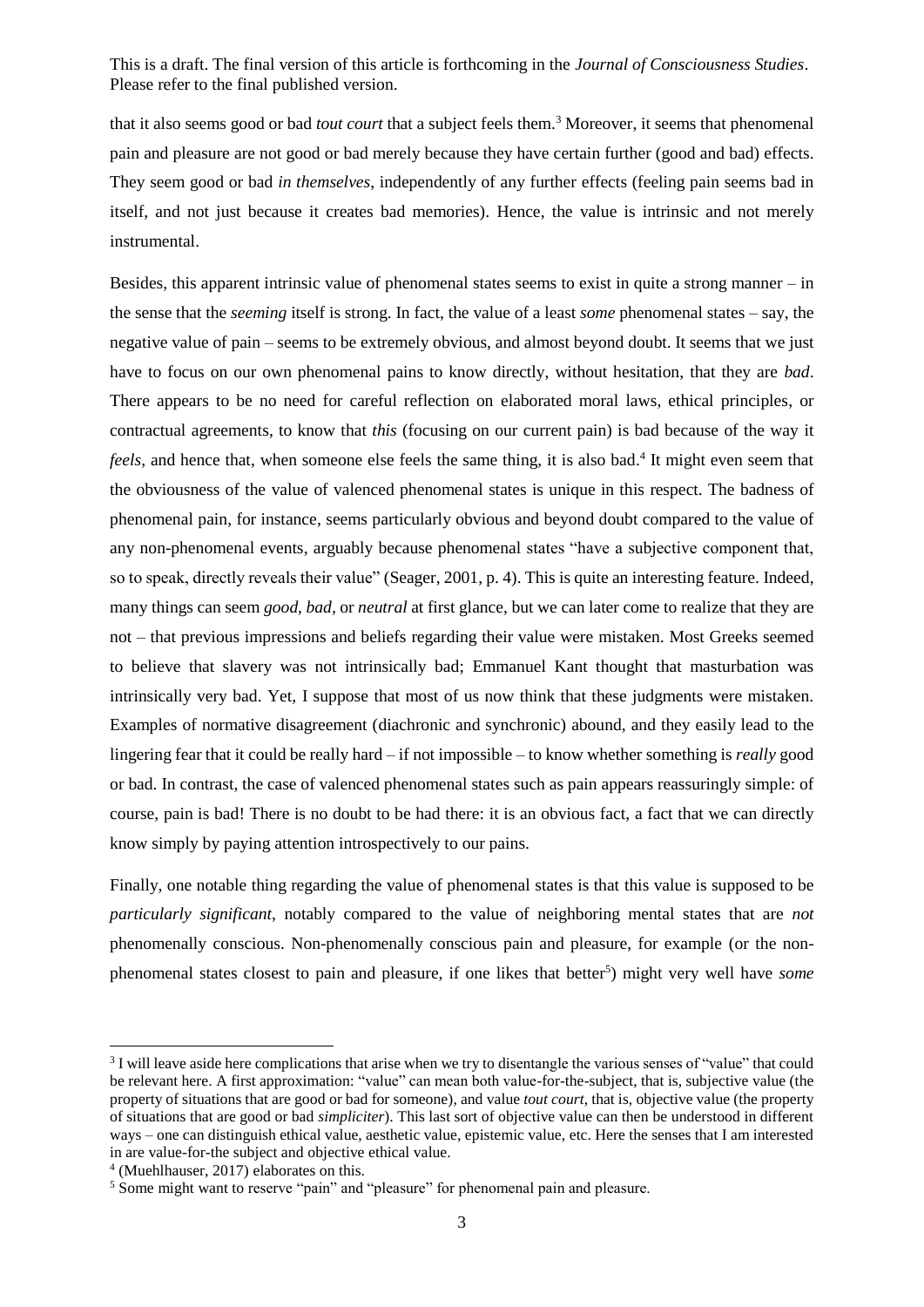intrinsic value, but they seem, at the very least, to have *significantly* less value than their phenomenal counterparts.

That phenomenal states seem of particular significance compared to neighboring non-phenomenal states manifests itself in the fact that we draw a series of stark normative contrasts. For example, we draw a stark normative contrast between phenomenal and their closest non-phenomenal equivalent. We care a lot about the intense pain that one might phenomenally experience during a medical procedure – arguably, because such pain seems really bad. On the other hand, if, thanks to anesthesia, a patient does not experience phenomenally conscious pain during surgery, their brain might still enter in nonphenomenally conscious states that are the non-phenomenal states closest to phenomenal pain (something like "subliminal pain" or "unconscious pain") – but we will probably not worry too much. If indeed we fully believe these states to be non-phenomenal – to have no associated subjective experience, "nothing it's like" to be in them – we will probably judge that they have little intrinsic moral relevance – if at all – and we will not do much to avoid them. They will be a matter of curiosity, not of deep worry.

In a similar fashion, we draw a normative contrast between types of creatures, depending on whether or not we think they are *sentient*; that is, depending on whether or not we think that they can enter in phenomenally conscious states – particularly, valenced states such as pain. At least since Bentham ("the question is not, Can they *reason*? Nor, can they *talk*? But, can they suffer?" (Bentham, 1961)) – and probably before him – we take it that we should care much more (if not exclusively) about creatures who (notably) feel pain. We arguably do so because we think that it would be really bad for such a creature to have negatively valenced experiences such as pain. On the other hand, if we are convinced that a given creature is *not* sentient, and cannot phenomenally experience pain, or other negatively valenced phenomenal states (or even cannot experience anything at all), we usually care much less (if at all) about, say, inflicting damage to this creature, or about impacting its mental life in general.<sup>6</sup>

# **2. Magic bullets and black boxes**

Phenomenal consciousness, then, seems particularly normatively significant. Probably for this reason, sentience appears to constitute the ground of a fundamental distinction in moral status amongst

<sup>&</sup>lt;sup>6</sup> "Sentience" can be interpreted as referring to the general capacity to enter phenomenal states or the more particular capacity to enter valenced phenomenal states such as phenomenal pain and pleasure. In this paragraph, I did not decide between the two senses. In what follows, I will use the term in the first sense. Although the idea that phenomenal consciousness is particularly normatively significant is more attractive when one focuses on cases of valenced phenomenal states, there are arguments to the effect that even phenomenal states entirely devoid of valence could bear some peculiar kind of value. My argument against the normative significance of phenomenal consciousness will extend to all phenomenal states.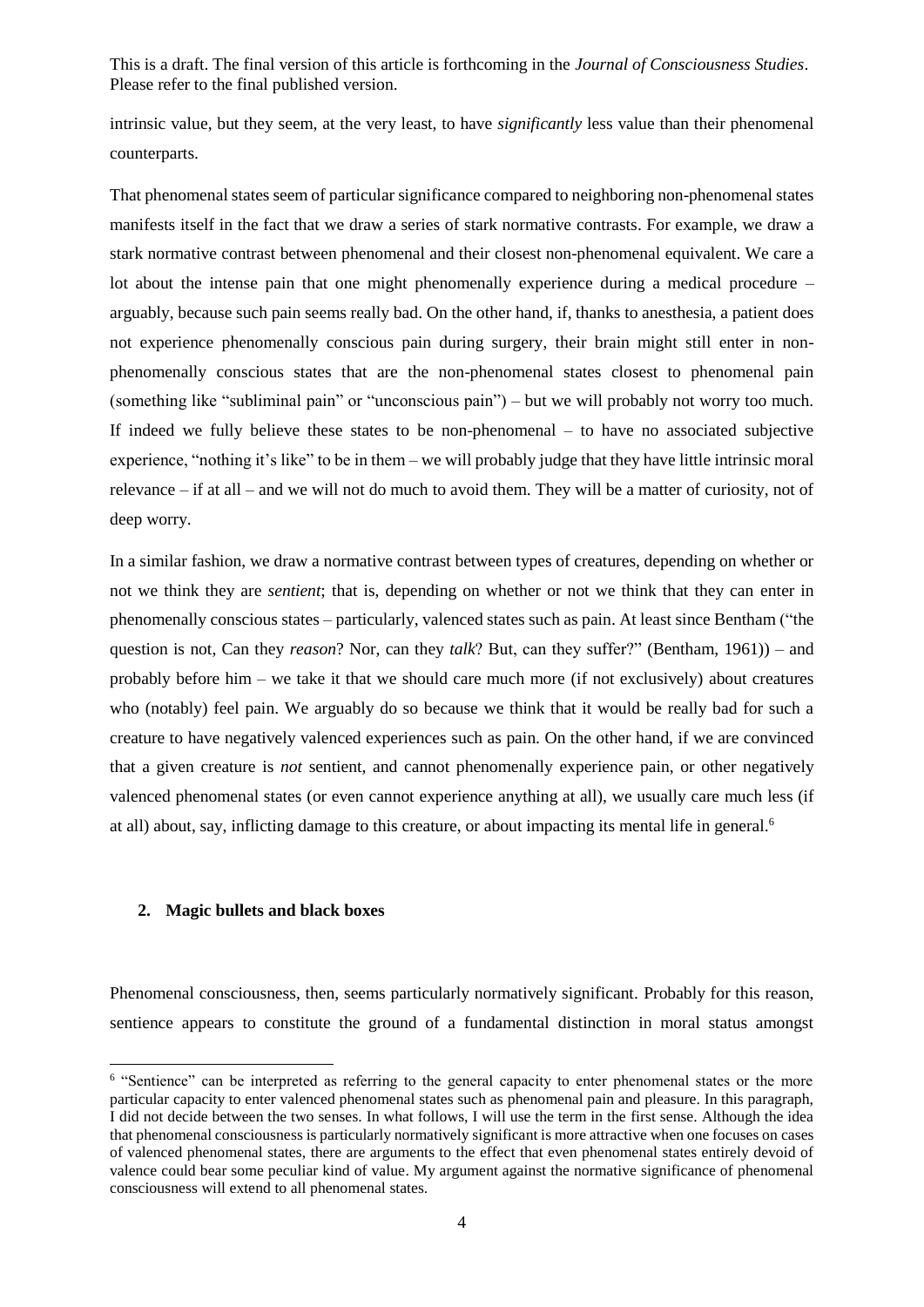creatures. Sentient creatures seem to have a much higher moral status than non-sentient creatures – arguably because their phenomenal states (notably the valenced ones) have a value that is much more significant than the non-phenomenal states had by non-sentient creatures. That sentience grounds a fundamental distinction in moral status is widely accepted and considered obvious by many philosophers and scientists (Birch, 2021; Lin, 2021; Mellor, 2019; Seager, 2001; Sebo, 2018; Shepherd, 2016; Singer, 1993; van der Deijl, 2021). The idea that sentience grounds such distinction in moral status also seems to have been what motivated the "Cambridge Declaration on Consciousness" in 2012 (Low et al., 2012). It is also assumed in the EU Lisbon Treaty and the Global Animal Welfare Strategy of the World Organization for Animal Health (Carruthers, 2019, p. 166; Dawkins, 2021, p. 87). The fact that this idea is so widely accepted has probably to do with the fact that the value of at least some phenomenal states seems itself particularly obvious – as noted above.

The debate in animal ethics thus naturally tends to take the following shape: *sentience* is the property that determines which creatures have a certain kind of particularly significant moral status – and which do not (even if one admits that non-sentient creatures might still have some lower sort of moral status). Are all mammals sentient? Is fish sentient? Are lobsters sentient? What about octopuses, bees, ants, earthworms, etc.? Answering these questions appears crucial because we take the answer to entail a view regarding the moral status of these creatures – and thereby regarding the behavior we should adopt with respect to them. The same could be said of the nascent field of machine ethics (robot ethics, computer ethics): to know whether machines have rights, or dignity, etc. – that is, to know what their moral status exactly is  $-$  it seems that we first need to know whether or not they are sentient. Sentience then tends to be seen as some sort of normative "magic bullet" (Carruthers, 2019, p. 166). We see it as a particularly normatively significant property, dispensing a unique higher form of moral status to (and probably only to) the creatures endowed with it, thus grounding a stark normative contrast between the creatures who have it and the other creatures.

Two remarks. First, it is interesting to see how this idea of sentience as a normative magic bullet is widely accepted, while at the same time, there is so much disagreement on what exactly sentience and phenomenal consciousness are and how they are generated/constituted (more on that below). Consciousness researchers are often keen to stress how normatively significant phenomenal consciousness is. It might be because doing so constitutes a convincing manner to obtain research funding (we *really* need to know what consciousness is and where it is located, if we are to know our moral duties!) or more charitably, because it genuinely makes the study of consciousness intellectually, morally – almost existentially – more pressing.

Second, when we consider sentience as a normative magic bullet, while at the same time being ignorant or conflicted regarding what it is and what constitutes/generates it (to say nothing of *how and why* it grounds moral status/value, and *how and why* we can know that it is the case – two questions that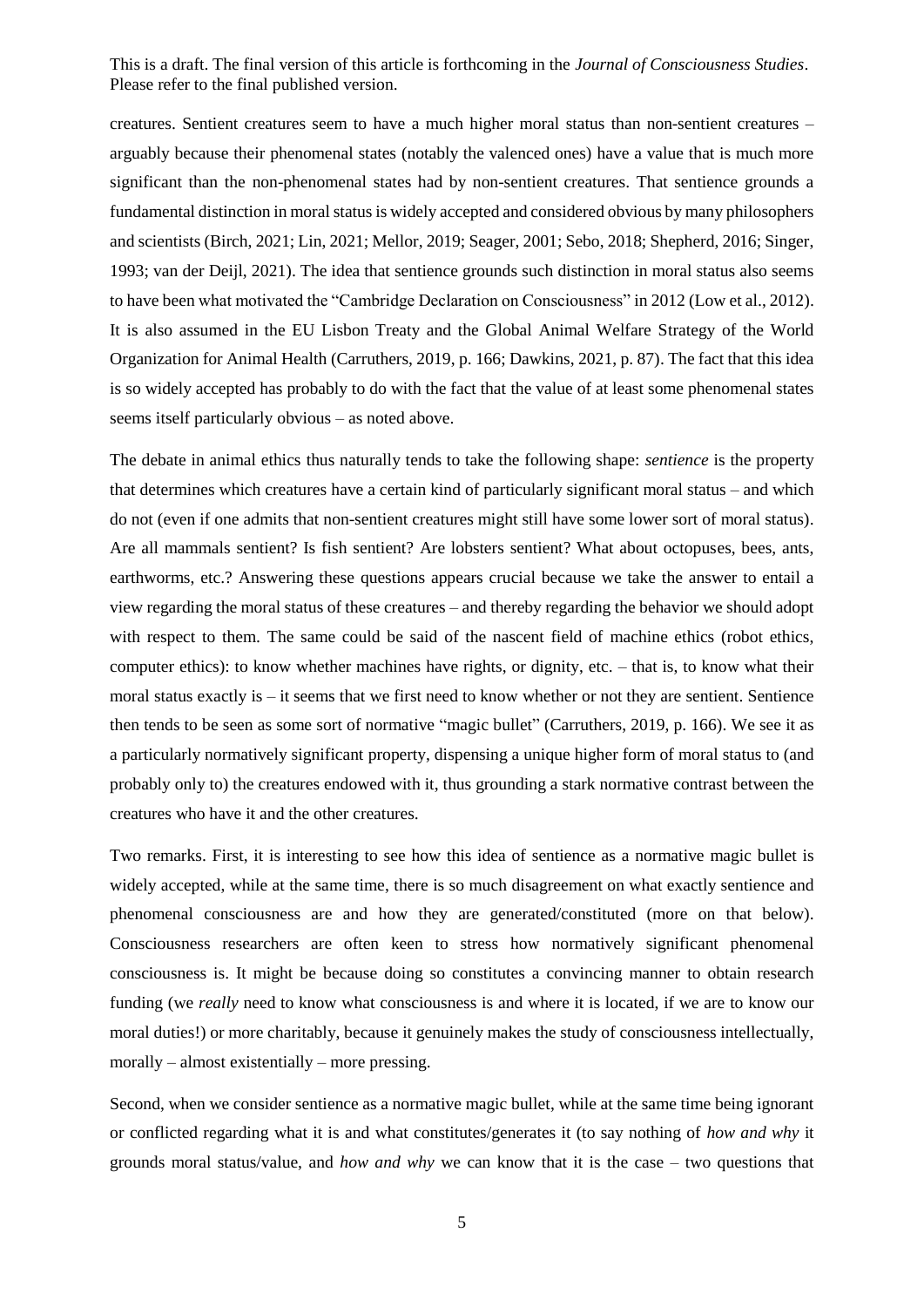contemporary consciousness studies tend to neglect), we treat sentience as some sort of *normative black box*. We assume that it does a certain very-important-normative-job, without knowing much about what it really is or how it does this job. Other entities have been treated as a normative black box in the history of thought. For instance, it is plausible that for many people, the *will of God* was (and still is) a similar sort of normative black box. People agreed that the will of God had to be obeyed, while disagreeing widely about what the will of God was, who could know it and how (to say nothing about why the will of God had to be obeyed – a question that mostly mattered to philosophers). It might also be that *the will of the people* was (and still is) a similar kind of normative black box in the field of politics. The effect of using such a normative black box is *de facto* to replace a normative question (Who has rights, or dignity, or value? What is to be done?) with what seems to be a merely descriptive, non-normative question (Who is sentient? What does God want?), which might appear more tractable (after all, it is indisputably a matter of *facts*!), but also happens to generate intense debate and disagreement in its own right.

#### **3. Problems for a sentience-based approach to animal ethics**

Basing animal ethics on sentience leads to difficulties. One of them stems from the fact that there is currently no agreement in the field of consciousness studies regarding the *nature* and – more importantly – the *distribution* of phenomenal consciousness. Different competing theories have widely different implications as to which creatures are sentient (see, for example (Dawkins, 2021, p. 6), for an overview of the different "proposals for membership of the 'consciousness club'"). This prevents the formation of scientific consensus regarding the related normative issues. To deal with this problem, some researchers advocate a theory-neutral approach to the distribution of animal sentience (Tye, 2017). Some think that, given this state of uncertainty, we should pragmatically set aside – for now – the question of animal sentience when doing animal ethics and base our ethical approach on less controversial considerations – notably, but not only, the satisfaction of animals' desires – while recognizing that animal sentience could ultimately be highly relevant to the issue at hand (Dawkins, 2021, chapter 8). Others suggest principles to deal with our current state of uncertainty – which should not be equated with a state of complete ignorance – regarding the distribution of sentience, such as precautionary principles (Birch, 2017) or expected value principles (Sebo, 2018). All these considerations recognize that there is a difficulty here, which stems from our relative ignorance – illustrated by the lack of consensus – regarding the nature and distribution of phenomenal consciousness.

However, approaching animal ethics with sentience as a normative black box leads to a much more fundamental problem. It does not stem from our state of ignorance: it is not caused by what we *ignore*,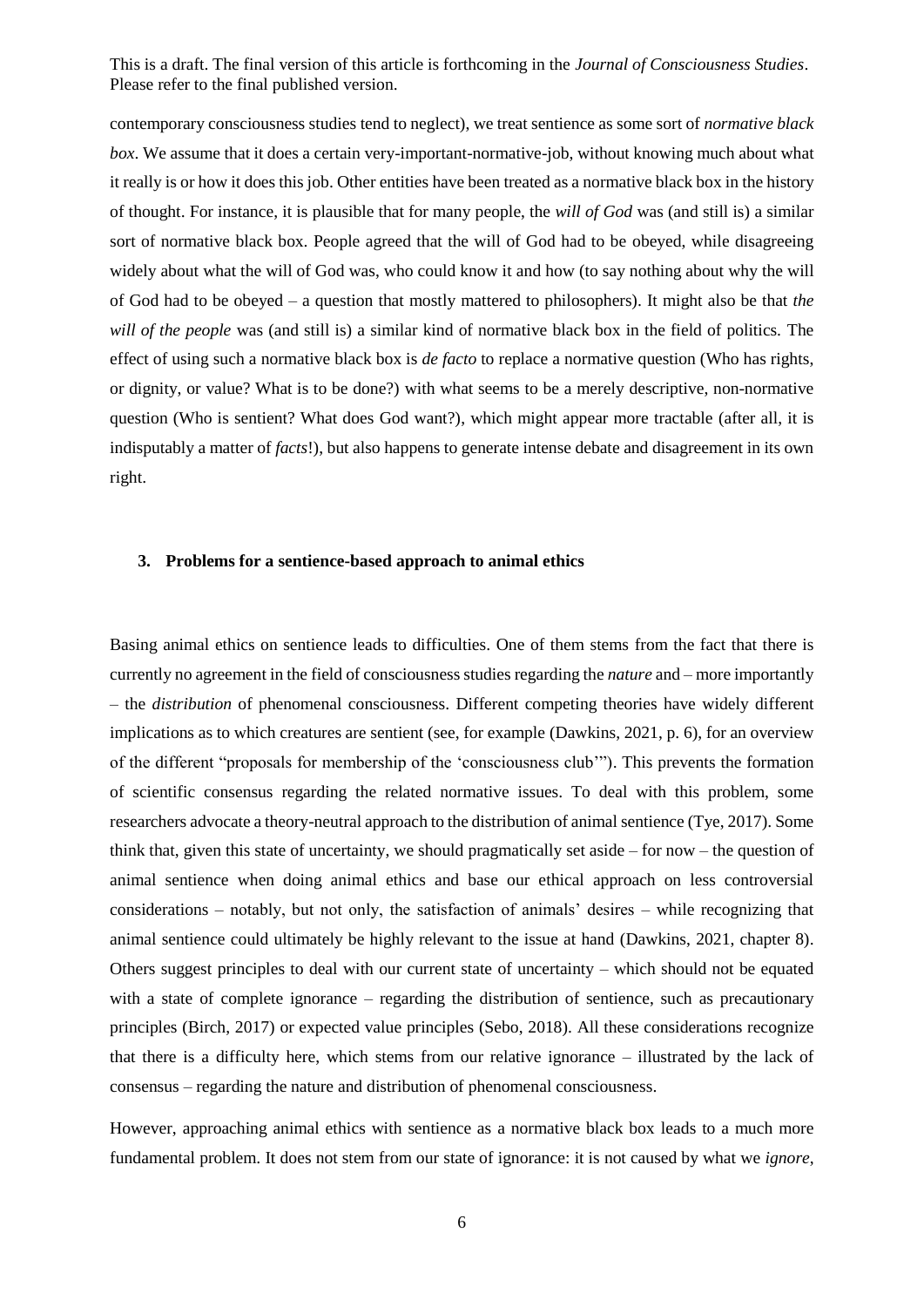but rather by what we *know* about phenomenal consciousness. Given what we know, we have good reasons to believe that phenomenal consciousness and sentience cannot play the "magic bullet" role that is routinely attributed to them in the normative boxology mentioned earlier. Phenomenal consciousness is (probably) normatively insignificant – in the sense that it is probably *not particularly* normatively significant and cannot justify drawing a stark contrast between states and creatures who are phenomenally conscious and those who are not.

Why so? First of all, I assume that the naturalistic, materialist approach to the mind has been so extraordinarily successful in the last decades that we are justified to conclude that the mind is (metaphysically) nothing over and above a set of "ordinary" material processes (organized in some nonordinary but also non-intrinsically-mysterious ways). At the fundamental level, there is no special "mental" ingredient: minds are fully constituted by material, i.e., non-mental stuff – substances and properties. I will not argue for this here, as the argument for materialism about the mind has been made elsewhere.<sup>7</sup> At the same time, there are very strong intuitions and arguments to the effect that phenomenal consciousness is irreducible to anything material (Chalmers, 1996; Jackson, 1982). If we admit all of this, we are essentially left with two main options regarding phenomenal consciousness. Either we are convinced (maybe because of these intuitions and arguments) that phenomenal consciousness cannot be reduced to anything material. In that case, given that we also think that minds are nothing over and above material processes, we conclude that minds are not phenomenally conscious, which naturally leads to (strong) *illusionism*: the view that phenomenal consciousness does not exist, but merely seems to exist (Frankish, 2016; Kammerer, 2021). Or we think that such arguments can be resisted (or, maybe, we find strong illusionism unacceptable?), and we embrace some form or other of (realist) *reductive materialism*, on which every instance of phenomenal consciousness is identical with (or constituted by, or realized by) a set of material processes.<sup>8</sup> At the same time, it is very difficult to deny that phenomenal states *do not seem* to be such (hence, the strength of the intuitions and argument against materialism). They *do not seem* to be nothing over and above certain material states, which means that our form of reductive materialism will have to include a dose of *weak illusionism* (Frankish, 2016, p. 15‑16). That is, it will have to be a view on which, even though phenomenal consciousness exists (and is material), it is *not* like it seems to be – notably, it is not like it seems to be through introspection. Phenomenal consciousness (introspectively) seems to have properties that it does not have in reality. For example, it might seem to be primitive, or immediately known, or irreducibly and qualitatively *feely*, or non-physical, etc. while in reality it is nothing over and above a set of composed

-

<sup>7</sup> See for example, among others, (Papineau, 2002, chapter 2).

<sup>8</sup> Which material processes? The science is not settled. It might be the broadcasting of information in a global workspace, the having of a certain kind of higher-order representation, the activation of certain neural patterns, etc.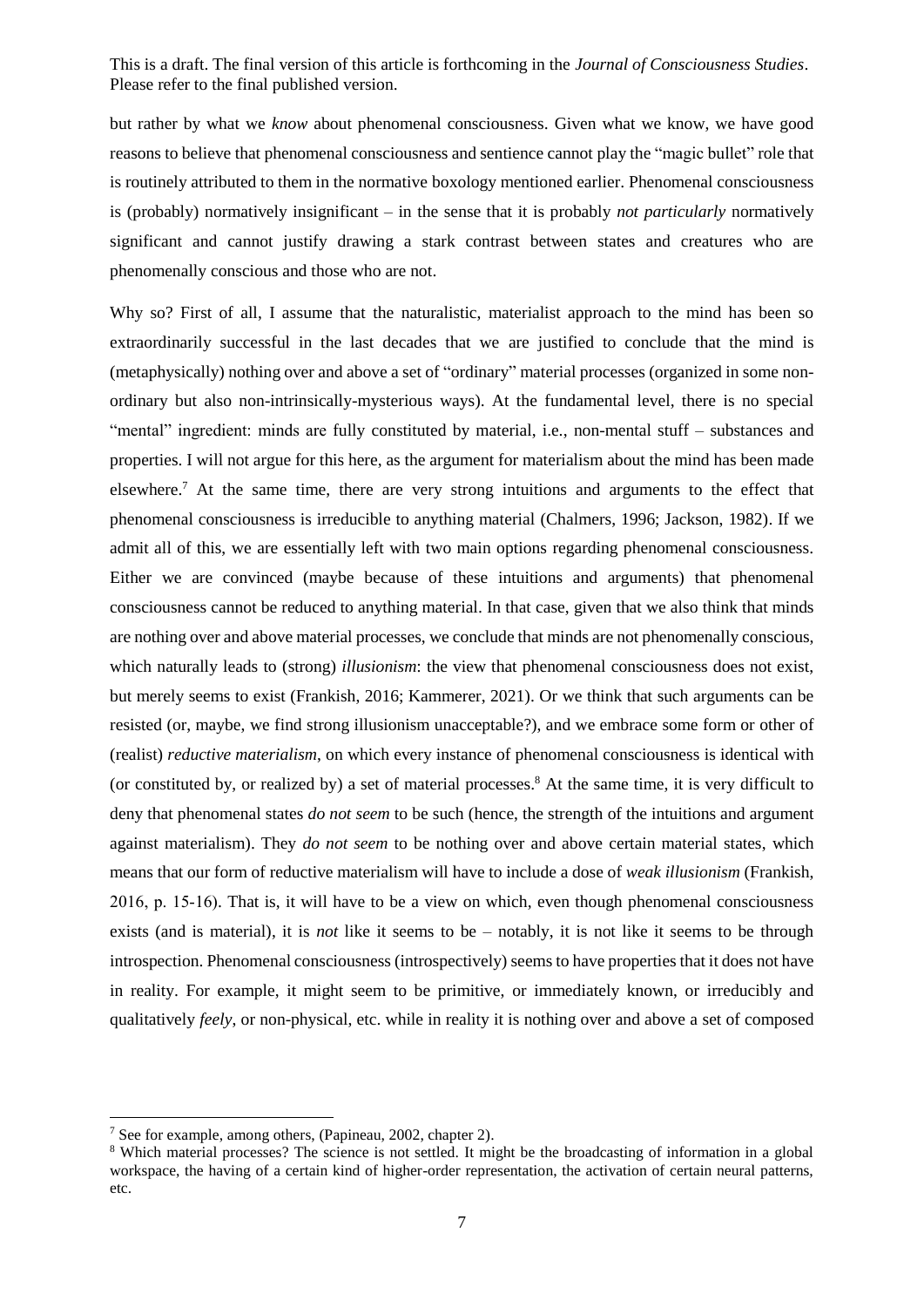material states, which cannot be immediately known in any substantive manner, cannot be irreducibly and qualitatively feely, etc.

To recapitulate, I take it that we are justified to believe that either strong illusionism, or a form of reductive materialism that includes a dose of weak illusionism, is true. (Someone who disagrees with this can keep on reading and interpret what follows as a conditional consideration: what would happen if one of these were true?). However, as I will try to show, both of these views have implications when it comes to the normative significance of phenomenal consciousness.

### **4. Why phenomenal consciousness is probably insignificant**

If (strong) illusionism is true, phenomenal consciousness does not exist, which means that nothing is sentient in the strictest sense. Sentience and phenomenal consciousness, then, cannot ground any kind of moral status in reality: being inexistent, they cannot be our normative magic bullet. (Strong illusionists can still admit that there are such things as "quasi-phenomenal consciousness" and "quasisentience", quasi-phenomenal states being non-phenomenal states which are standardly mischaracterized as phenomenal – typically, through introspection. I will explain later why quasiphenomenal consciousness and quasi-sentience cannot be our normative magic bullet either).

If reductive materialism (including a dose of weak illusionism) is true, then phenomenal consciousness is real, although it is not what it seems to be through introspection. In reality, it is identical with (or constituted by) a set of material processes, even though it appears much different (non-physical, primitive, immediately known, etc.) through introspection. However, in that case, we should not treat it as a normative magic bullet either, for two reasons.

*A. The argument from indeterminacy.* The first reason is linked to *indeterminacy*. The idea is that this form of reductive materialism, including a dose of illusionism, naturally leads to the view that, in some cases featuring non-human creatures, whether or not phenomenal consciousness is present is *indeterminate*. This, in turn, prevents phenomenal consciousness from playing a key role in grounding moral status.

This sort of reasoning has attracted much attention in recent literature. The idea that plausible forms of reductive materialism lead to the indeterminacy of phenomenal consciousness in many cases, notably for creatures different from adult humans, has been noted and convincingly argued for already quite some time (see notably Papineau, 2002, p. 197–230). The problem it potentially creates for phenomenal consciousness as a ground of moral status, or value, was raised more recently, from different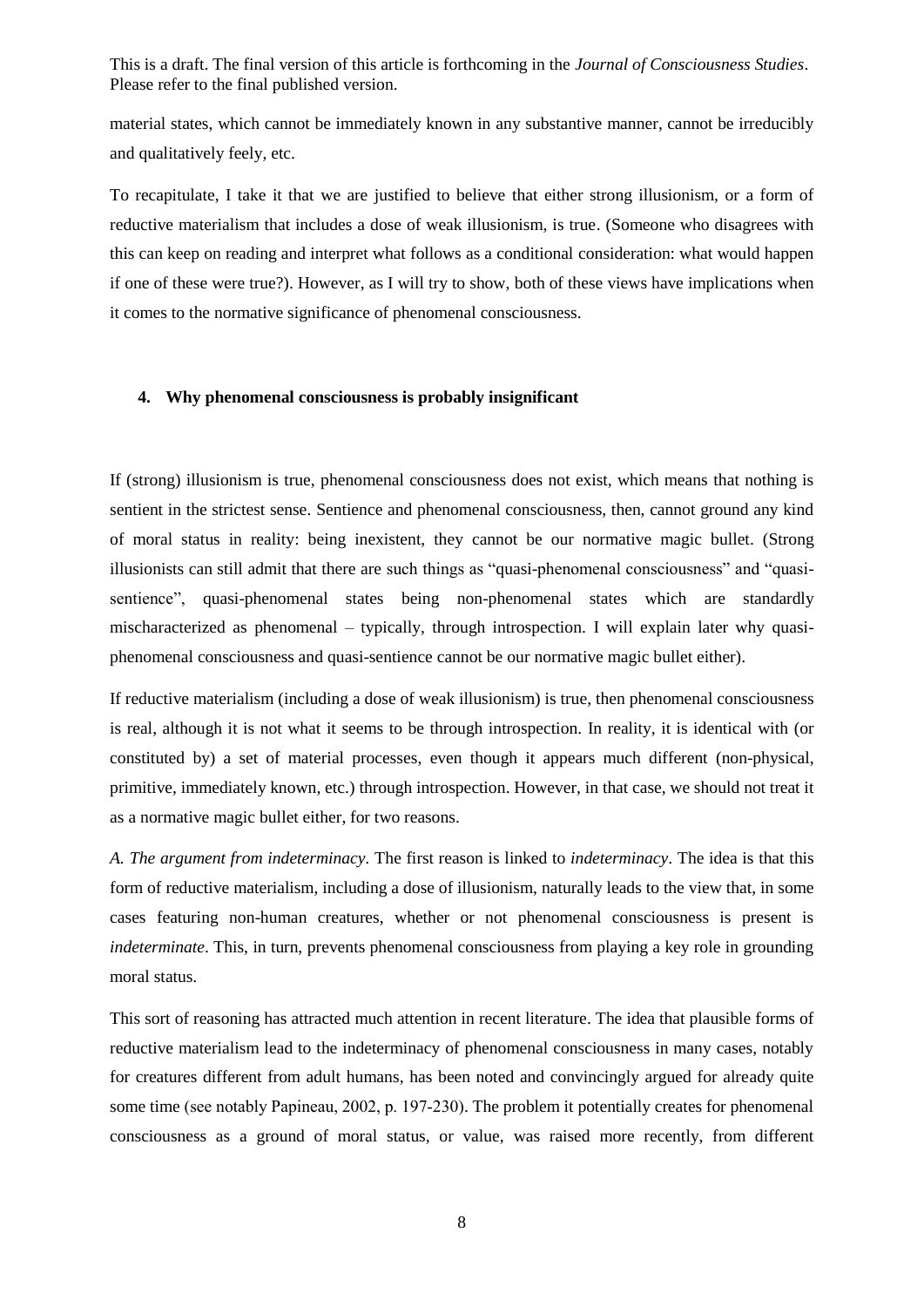perspectives. (Birch, 2021; Carruthers, 2019; Cutter, 2017). <sup>9</sup> There are important differences between these lines of reasoning. For instance, Papineau makes his claim for the indeterminacy of phenomenal consciousness by appealing to the "vagueness" of phenomenal concepts, while Cutter appeals to soritelike cases to argue that reductive materialism implies indeterminacy of phenomenal consciousness.<sup>10</sup> On the other hand, Birch, while drawing inspiration from Papineau's approach, insists that the sort of indeterminacy that is threatening for consciousness as a ground of moral status does not stem from sorite-like vagueness.<sup>11</sup> I think it is safer here to set aside debates surrounding the vagueness of our phenomenal concepts, and focus directly on indeterminacy.<sup>12</sup>

Here is my (brief) version of this concern, mostly inspired by Papineau's, Carruthers' and Birch's work. Given that our introspective grasp of phenomenal consciousness, from this reductive materialist/weak illusionist perspective, is partly illusory, phenomenal consciousness as it exists is *not* the thing that strictly satisfies the conditions borne by our introspective representations. Indeed, there is no such thing. Phenomenal consciousness, then, must be *the real thing out there* that corresponds the best – although it cannot do so entirely – to our introspective representations, typically, because it co-varies as systematically as possible with our introspective representations. The nature of this thing is to be determined by our best scientific theories of the human mind as well as with the help of our favored theory of reference. It could turn out to be a certain kind of broadcasting of information in a global workspace, the having of a certain kind of higher-order representation, or the instantiation of some kind of state described at a neural level, etc. Whatever it is, this thing *is*, or constitutes, or realizes our phenomenal consciousness, and our phenomenal consciousness is nothing over and above it: there is no extra property added on top of that to get to phenomenality.

However, whatever this real thing that is (or constitutes, or realizes) our phenomenal consciousness turns out to be, what seems utterly likely, when we look at different individuals, and even more at different species, is the following. This "real thing out there", systematically present in our own case when we introspect phenomenal states, will never be exactly replicated in other creatures. For each creature, and even more for each species, there will be differences (sometimes slight, sometimes big) in the kinds of broadcasting of information in global workspaces, or in the kind of higher-order

<sup>&</sup>lt;sup>9</sup> A close idea is defended in (G. Lee, 2014). G. Lee does not focus on the indeterminate character of phenomenal consciousness, but he claims that phenomenal consciousness is not naturally significant, and that this endangers its capacity to ground other forms of significance (he focuses on epistemic significance, but it is clear that this could apply to ethical significance).

<sup>10</sup> Cutter uses these considerations to argue *against* reductive materialism (someone's *modus ponens* is someone else's *modus tollens*).

<sup>&</sup>lt;sup>11</sup> Moreover, while Birch and Papineau focus on indeterminacy between functional properties and their neural realizers, Carruthers focuses on indeterminacy between different sorts of functional properties.

 $12$  There are arguments against the view that phenomenal concepts as we have them are vague concepts (Antony, 2006; Simon, 2017), but I do not think that they threaten the view that reductive materialism leads to indeterminacy of phenomenal consciousness – as acknowledged by (Antony, 2006, p. 261) – if we consider (as I do) that materialism is true of the mind, and that plausible forms of reductive materialism require a dose of illusionism – i.e., they require us accepting that phenomenal consciousness is not as it seems to be.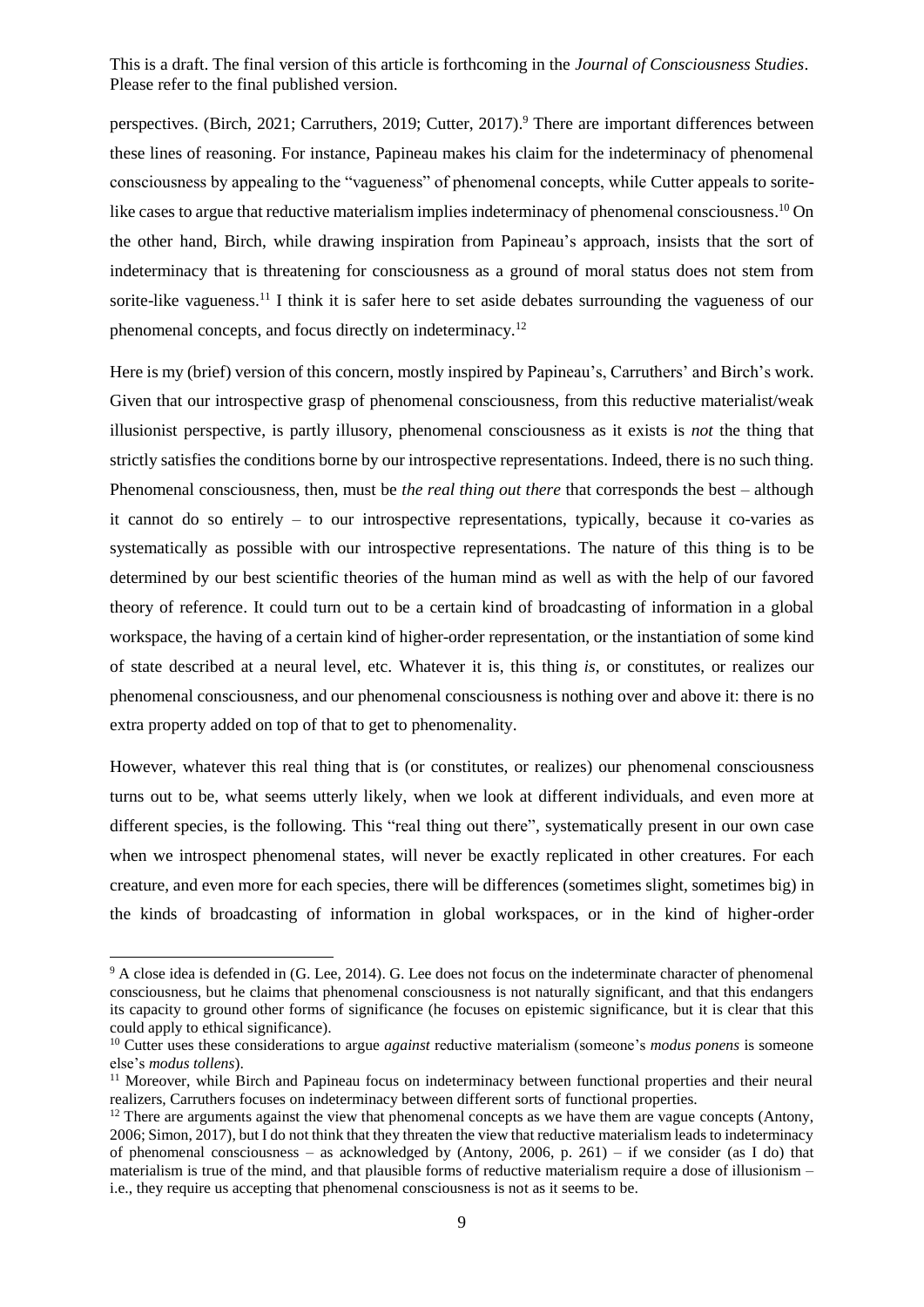representation, etc., that they instantiate. The processes they instantiate will be *similar* in some respects to the processes constituting phenomenal consciousness, but also dissimilar in others; and there will be dissimilarities at various levels of abstractions (from the most abstract – the overall functional structure implemented – to the most concrete – the details of the implementation). Therefore, what these creatures will have is something that *somewhat resembles* (to various degrees) the "real thing out there" present in our case. Will the resemblance be such that the corresponding state also counts as phenomenally conscious, or not – will it be enough for the global broadcasting, the higher-order representation, etc., to be of *the right kind* – the kind that constitutes phenomenal consciousness? It is hard to see how there could be always be a fact of the matter here. We cannot appeal to the conditions borne by our introspective representations to decide this. For non-human creatures, it also seems that we cannot look at what co-varies with *their* introspective representations of phenomenal states (on the very plausible assumption that non-human creatures do not possess them). Hence, the answer will remain indeterminate, in the sense that the truth-value of propositions regarding the phenomenally conscious character of the corresponding creatures will not be settled by facts. At least in some cases, this sort of issue will only be solved by a *semantic decision*. We will have to *decide* whether or not these processes present in other creatures should be called "phenomenal consciousness".

It is important to understand that this problem is not an epistemic problem: it is not a matter of *ignorance*, as it could be if phenomenality were some extra property that had to be added on top of whatever physical processes co-vary with our acts of phenomenal introspection. Even if we knew all the facts about our own brains and environments and animal's brains and environments, the problem would remain. Indeed, the problem stems from the fact that the referent of phenomenal consciousness cannot be determined as whatever fulfills a certain defined condition, but as whatever co-varies with a number of introspective acts – which is not enough to yield a determinate answer in all cases.

One might hope that appealing to the right theory of reference (e.g., a view in which natural kinds serve as reference magnets) might help us out of this predicament, as we could claim that our introspective representations of phenomenal consciousness simply refers to the most salient natural property, the instantiation of which co-varies with these representations. Carruthers seems to think that this solution cannot be used in the case of phenomenal concepts, because phenomenal concepts are *not* concepts of natural kinds (Carruthers, 2019, p. 125). However, even if we allow natural kinds to play the role of reference magnets here (for instance, because we think that natural kinds can be reference magnets, even for concepts that are not concepts of natural kinds), I do not think that it is likely to take us out of our predicament. In a nutshell, this is because there will probably be too many salient natural kinds exerting their magnetic powers on our concepts. The choice of the "right" natural kind might then also be a matter of semantic decision. Birch, answering to a comparable line of reasoning he ascribes to Nick Shea (Shea, 2012), gives a – convincing – argument in that direction, by showing that there will be at least two such natural kinds, a neural one and a functional one (Birch, 2021). Another difficulty would come from the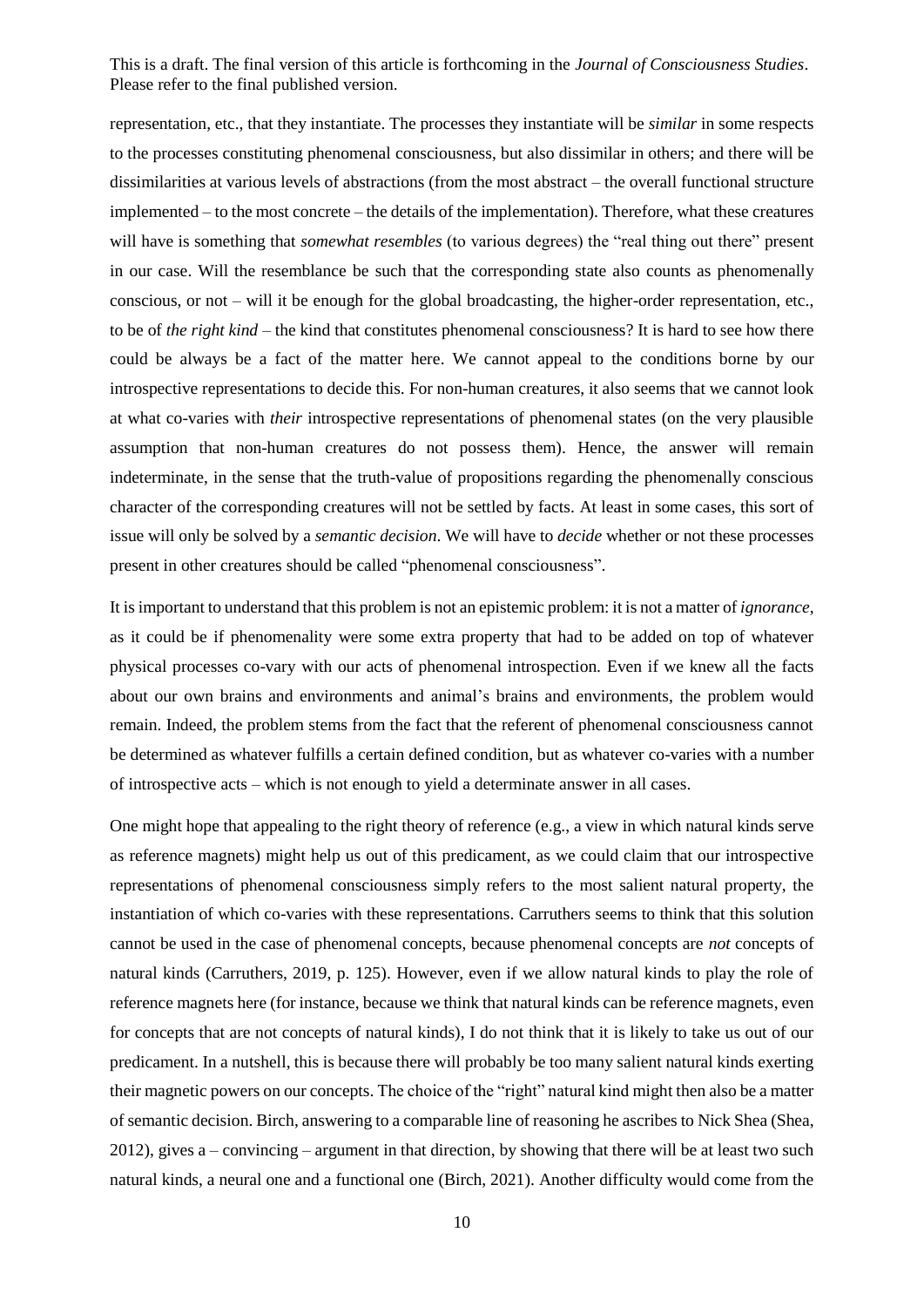fact different contexts of application of introspective representations will plausibly make different kinds of natural kinds salient, and that there will be no non-arbitrary way to decide between those.

If we accept this line of reasoning, this means that, in some cases, faced with the question of whether a given creature is phenomenally conscious, the answer will simply be, not *unknown*, but *indeterminate* – not settled by the facts, but decided merely through semantic decisions, which will have an irreducibly arbitrary aspect. If the presence or absence of phenomenal consciousness is indeterminate in some cases, this means that, in these cases, whether or not a creature is sentient will also be indeterminate.

Now, it seems that value and moral status themselves must be *determinate* properties<sup>13</sup>; or, at the very least, that we cannot be satisfied with a view of value and moral status that treats them as ultimately indeterminate. This is the case, notably, because ascriptions of value and moral status very plausibly play a role in our morally-motivated decisions, and that treating them as indeterminate leads to problematically arbitrary moral decisions – see (Birch, 2021, section 3). Of course, some thinkers – some of those attracted by anti-realist conceptions of ethics – might be willing to admit that value and moral status are, in some sense, indeterminate, so that a full defense of this crucial premise would require much more than these few lines. However, I think that many readers would indeed admit that views on which value and moral status are ultimately indeterminate are unsatisfying. However, admitting this implies that, if sentience itself is indeterminate in many cases, it will not be a satisfying ground of value and moral status. Hence, sentience cannot be particularly significant in a way that would make it able to be our normative magic bullet.

Note that a defender of a non-reductive view of consciousness would not have to face the same consequence. They could maintain that phenomenality corresponds to a range of irreducible – and determinate – phenomenal properties, which are such that there is always a fact of the matter as to whether a given creature instantiates one of these properties – and possesses the corresponding form of moral status – even though we might sometimes be ignorant in this respect.<sup>14</sup>

*B. The argument from justification*. Second, it is not only that reductive materialism/weak illusionism implies that phenomenal consciousness *cannot* play the role of a normative magic bullet – for reasons linked to indeterminacy. It also undercuts the reasons we had to believe that it has the capacity to play

-

<sup>&</sup>lt;sup>13</sup> Some people might want to reject that assumption – on this issue, see, for example, the position Brian Cutter calls "coordinated deflationism" (Cutter, 2017, §7).

<sup>&</sup>lt;sup>14</sup> There are panpsychist forms of reductive materialism that might also avoid this predicament. I did not focus on them, as they are not among the most discussed by researchers with naturalistic inclinations. The most developed of such views, the Integrated Information Theory (IIT) – which can be interpreted as materialist theory, although it is not always read that way – arguably delivers a determinate, non-stipulative answer regarding the degree of consciousness of every single entity. However, one can note that this theory also implies that some very simple entities – such as the physical realization of an expander graph – have a higher degree of consciousness than a human (Fallon, 2021). If IIT is true, consciousness thus seems very unlikely to constitute the hallmark of moral status. It remains to be seen whether another form of panpsychist reductive materialism could escape the indeterminacy worry and yet provide a view of consciousness that makes it a plausible ground of moral status.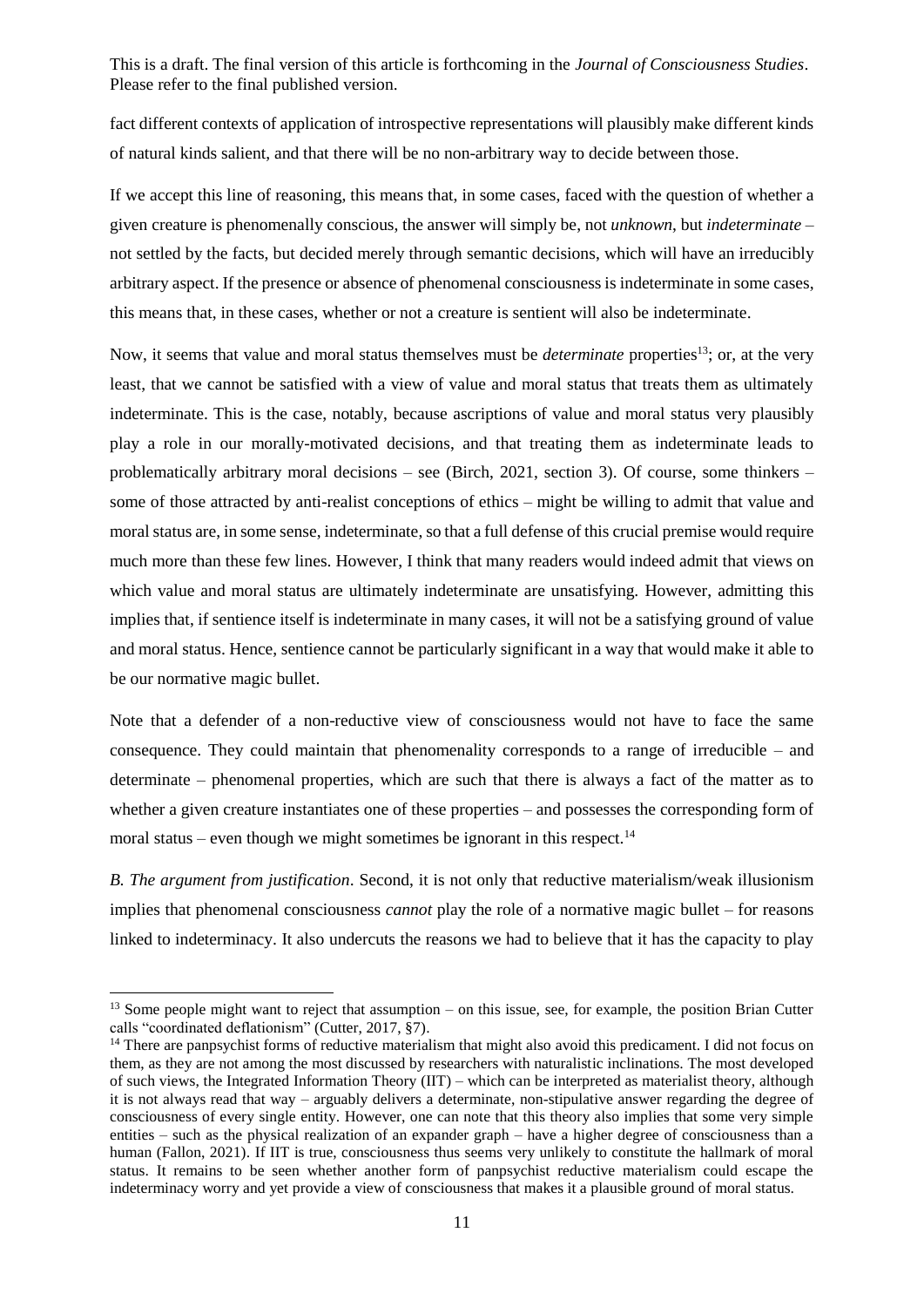this role in the first place – for reasons linked to *justification*. This might seem less threatening: undercutting reasons leave more space than rebutting reasons to defend the undercut belief. However, I take it that this problem is quite serious – maybe even more than the previous one, as it arguably relies on fewer presuppositions. While the concern linked to indeterminacy has been widely discussed in the last years, the concern linked to justification has been mostly overlooked. However, I think it deserves all our attention.

Here is a way to make the significance of the argument from justification salient. The reason why we were so strongly inclined to see sentience as a normative magic bullet in the first place (and then used it as a normative black box) was that the value of some phenomenal states seemed particularly obvious and beyond doubt. While normative skepticism seemed a credible threat in all kinds of non-phenomenal cases, with valenced phenomenal states – most typically, pain – it seemed that we were on sure grounds. Of course, feeling pain is bad – just focus on it and you will see for yourself! So, in spite of persisting ignorance regarding so many aspects of phenomenal consciousness, it seemed that we *knew* that it had this sort of particularly significant intrinsic value that made it able to be our normative magic bullet, because we could introspectively grasp this value in the most secure way.<sup>15</sup> However, if reductive materialism/weak illusionism is true, our introspective grasp of phenomenal consciousness is, to a great extent, illusory: phenomenal consciousness really exists, but it does not exist in the way in which we introspectively grasp and characterize it. This undercuts our reason to believe that certain phenomenal states have a certain value: if introspection of phenomenal states is illusory – if phenomenal states are not as they seem to be – then it means that the conclusions of phenomenal introspection must be treated with great care and a high degree of suspicion, which entails that our introspective grasp of the value of phenomenal states cannot be highly trusted.<sup>16</sup> This does not imply that phenomenal consciousness does

<sup>&</sup>lt;sup>15</sup> I write as if the value of phenomenal states was grasped through introspection. I think that the real story is somewhat more complicated. For example, in the case of pain, my view is that we grasp the negative value of phenomenal pain *a priori*, simply on the basis of concept application (which is why we can securely *know* that it would be bad to experience a certain kind of pain that we have nevertheless never experienced, as long as we can apply the corresponding concepts) – the relevant concept being the phenomenal concept of pain. However, it is usually through introspection that we form basic phenomenal concepts, and that we come to believe most confidently that some phenomenal properties are instantiated (for the view that *a priori* reasoning is key to knowing the value of phenomenal states, see (Kammerer, 2020, p. 916; A. Lee, 2021)).

<sup>16</sup> I explained in the previous note that in my view, the value of phenomenal states is known *a priori*, while introspection informs us on the instantiation of phenomenal properties – on the real presence of these phenomenal states (note also that I endorse strong illusionism so that, in my view, phenomenal states do not exist – and our *a priori* knowledge of their value therefore is knowledge of non-instantiated properties). Note that the problem would remain the same in this perspective. If we come to know that phenomenal states *as they really are* do not conform to the characterization borne by our phenomenal concepts, our reasons to believe that phenomenal states as they really are have the properties that we were inferring they had (through *a priori* reasoning on the basis of our phenomenal concepts) are also undercut. In fact, the undercutting is even more inevitable in that case: someone who believes that the badness of pain is known directly through introspection could maybe hope to say that, although accepting a dose of illusionism means introspection cannot be fully trusted, we can maintain that it delivers some reliable information, and it could be that information about value is precisely of that kind. (Note that, in that case, the burden of proof will arguably have switched so that defenders of such position will have to find reasons to believe that introspection informs us correctly about value). On the other hand, if one believes that the value of phenomenal states is known *a priori* through reflection on concepts, while introspection informs us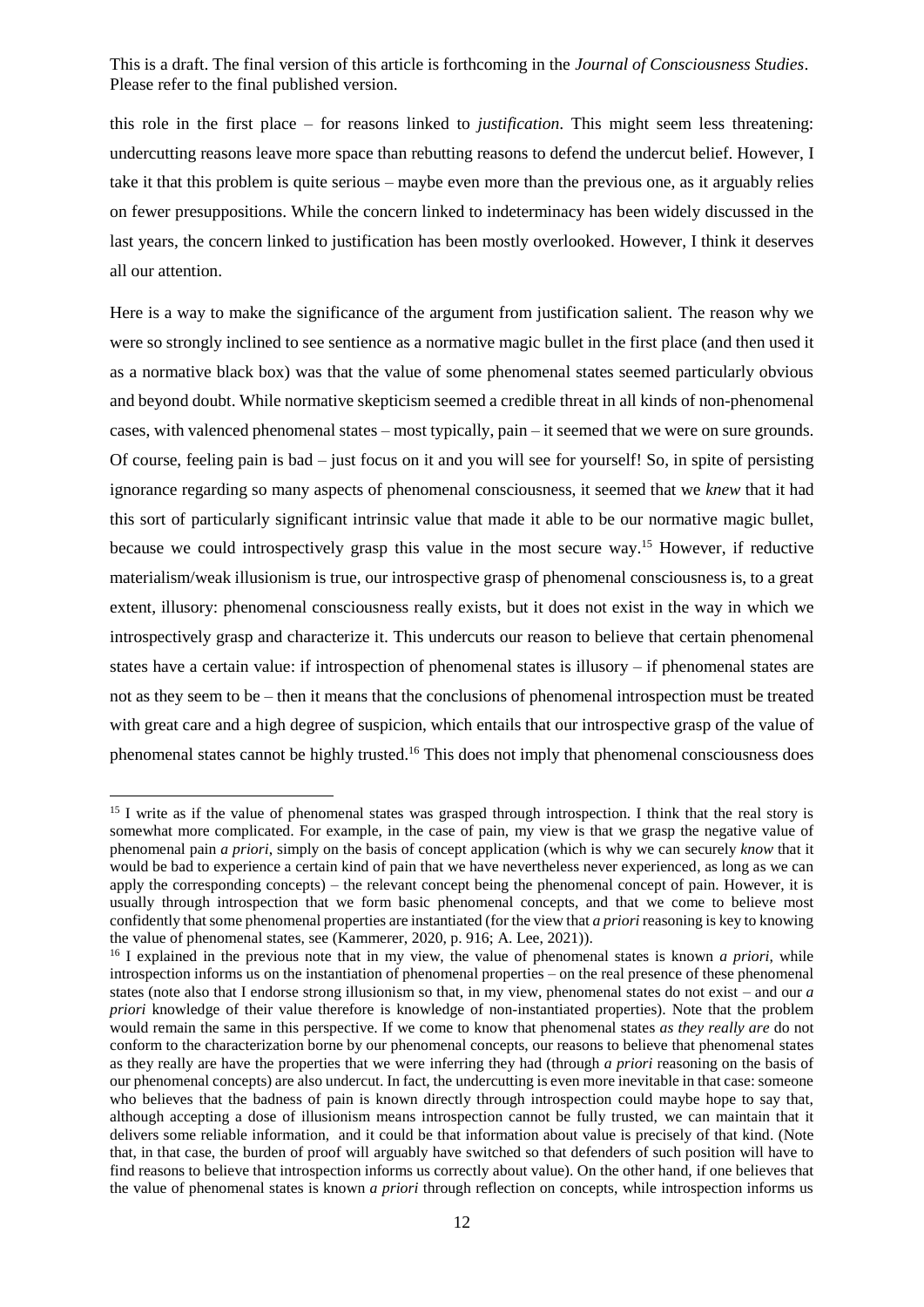*not* have value, but it undercuts our reason to believe that it does in the first place. Two interpretations are possible here: either we think that this entirely suppresses our justification to believe that phenomenal consciousness has significant intrinsic value, or we conclude that it merely weakens this justification (i.e., the justification we were taking to be overwhelming is in fact weaker, and highly defeasible). However, even in the second option, our impression that phenomenal consciousness has some significant intrinsic value at best becomes on a par with other impressions we might have about other valuable things, which means that we should treat it with great caution and consider it highly defeasible (think about Greeks and slavery, Kant and masturbation, etc.).

Note that this concern arises as strongly even if the proponents of sentience-based ethics manage to avoid the problem of indeterminacy. For instance, even if one identifies a single salient natural kind F which co-varies perfectly with our introspective representations of phenomenal consciousness, and such that F is determinately present *or* absent in every creature we consider (so that each creature is determinately conscious or not), we would still have to wonder why on earth we should think that F brings any particular kind of value*.* For sure, we were quite sure that F had such value when we introspected it, but we also know now that F is not at all like what we introspected.

Again, defenders of a non-reductive view of consciousness could avoid such consequence. They could claim phenomenal consciousness is exactly what it seems to be through phenomenal introspection. They could also vindicate our high degree of confidence in the belief that phenomenal states have a certain value, by claiming that phenomenality, in virtue of its metaphysical nature, has a unique epistemology (in the strongest interpretation, it is infallibly revealed in introspection).

Combining the two lines of argumentation exposed here, we end up with the following reasoning. If reductive materialism/weak illusionism is correct, then we have reasons to believe that phenomenal consciousness cannot play the role of a normative magic bullet (indeterminacy), while the reasons we had to believe that it does so are undercut (justification). The conclusion is that phenomenal consciousness probably cannot play the role of a normative magic bullet: it is probably normatively insignificant.

Note that the same two lines of argumentation could have been developed, for someone who endorses strong illusionism, about *quasi-phenomenal consciousness* – quasi-phenomenal consciousness being, in a strong illusionist perspective, the (non-phenomenal) "real thing out there" that is standardly mischaracterized, through introspection, as phenomenal. Quasi-phenomenal consciousness would thus also be targeted by the concern linked to indeterminacy, as well as the one linked to justification. This

about the satisfaction of these concepts, as soon as one accepts a substantive dose of illusionism, that means that the characterization borne by the relevant concepts are not satisfied. The reality of any value of any property *a priori* inferred from these concepts becomes fully unjustified, unless one can point at an aspect of the characterization borne by phenomenal concepts that is both *satisfied* by real phenomenal states and *sufficient* to warrant the *a priori* inference to the reality of the value property (something I doubt is feasible).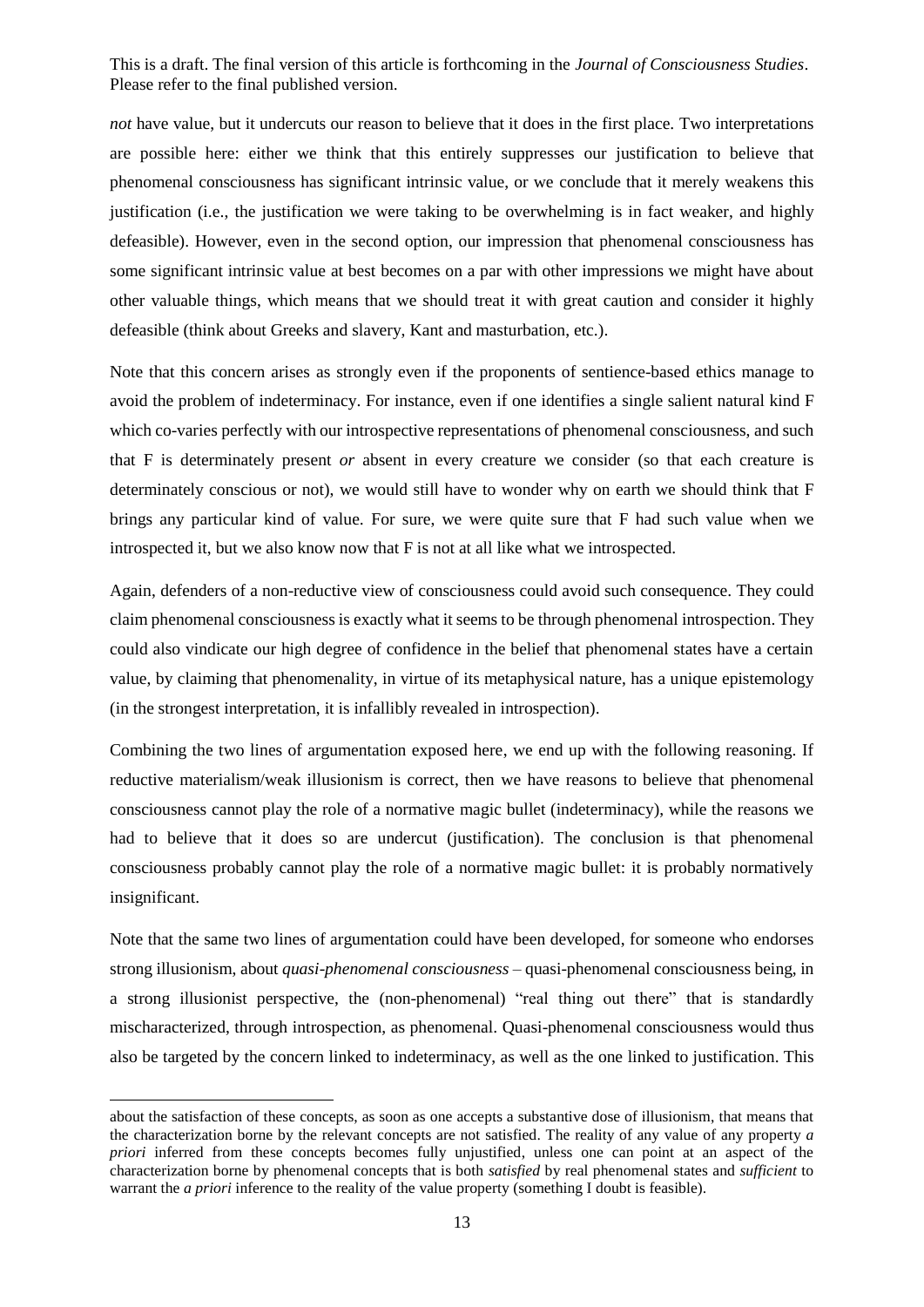is not surprising, as arguably what strong illusionists call quasi-phenomenal consciousness is nothing but what the reductive materialists/weak illusionists call phenomenal consciousness, the difference being primarily semantic – see (Pereboom, 2019) for an interpretation of the weak illusionist/strong illusionist distinction as a semantic distinction.

To recapitulate: we have reasons to believe that either strong illusionism, or a weak illusionist form of reductive materialism, is true of phenomenal consciousness. If any of these two is true, we should abandon the idea that phenomenal consciousness is a normative magic bullet. That is the case, either (a) because being non-existent, phenomenal consciousness cannot play this role – it cannot have any normative significance in reality. Or, (b) because phenomenal consciousness (and the same would apply to quasi-phenomenal consciousness if we thought phenomenal consciousness to be non-existent) is existent, but is such that we have reasons (from indeterminacy) to believe that it cannot play that role, as well as reasons (from justification) to consider our belief that it plays this role as undercut. We should conclude that phenomenal consciousness – and therefore sentience – is probably normatively insignificant.

We can compare this with the case of God. To someone who considers the will of God as a normative magic bullet, many naturalistically minded philosophers would to object the following. From a naturalistic perspective, either God does not exist, or it exists but is identical with some natural entity (maybe the whole of nature, or some hypothetical aliens running the simulation in which we live, etc.). In the first case, it cannot play any normative role in reality. In the second case, (a) our antecedent reasons (appealing, say, to his absolute Benevolence) to believe that He should be obeyed are undercut; (b) we also have direct reasons to think that God, as it exists, cannot fill the bill anyway – that it is simply not the kind of entity able to give the right kind of normative glow to possible courses of actions. I take it that we are in a comparable situation regarding phenomenal consciousness.

## **5. Ethics without sentience**

We now need to face up to the fact that phenomenal consciousness is probably normatively insignificant. This should lead us to revise our conception of ethics and move towards an ethic without sentience – whether we focus on human ethics, animal ethics or machine ethics. What will an ethic without sentience look like? I cannot do much more here than merely scratch the surface of the issue, but I will indicate what I take to be some major elements to keep in mind when dealing with it – mostly with animal ethics in mind.

One first thing to keep in mind is that moving towards ethics without sentience does not necessarily require us to proceed to drastic changes in our approach to ethics – when it comes to our broad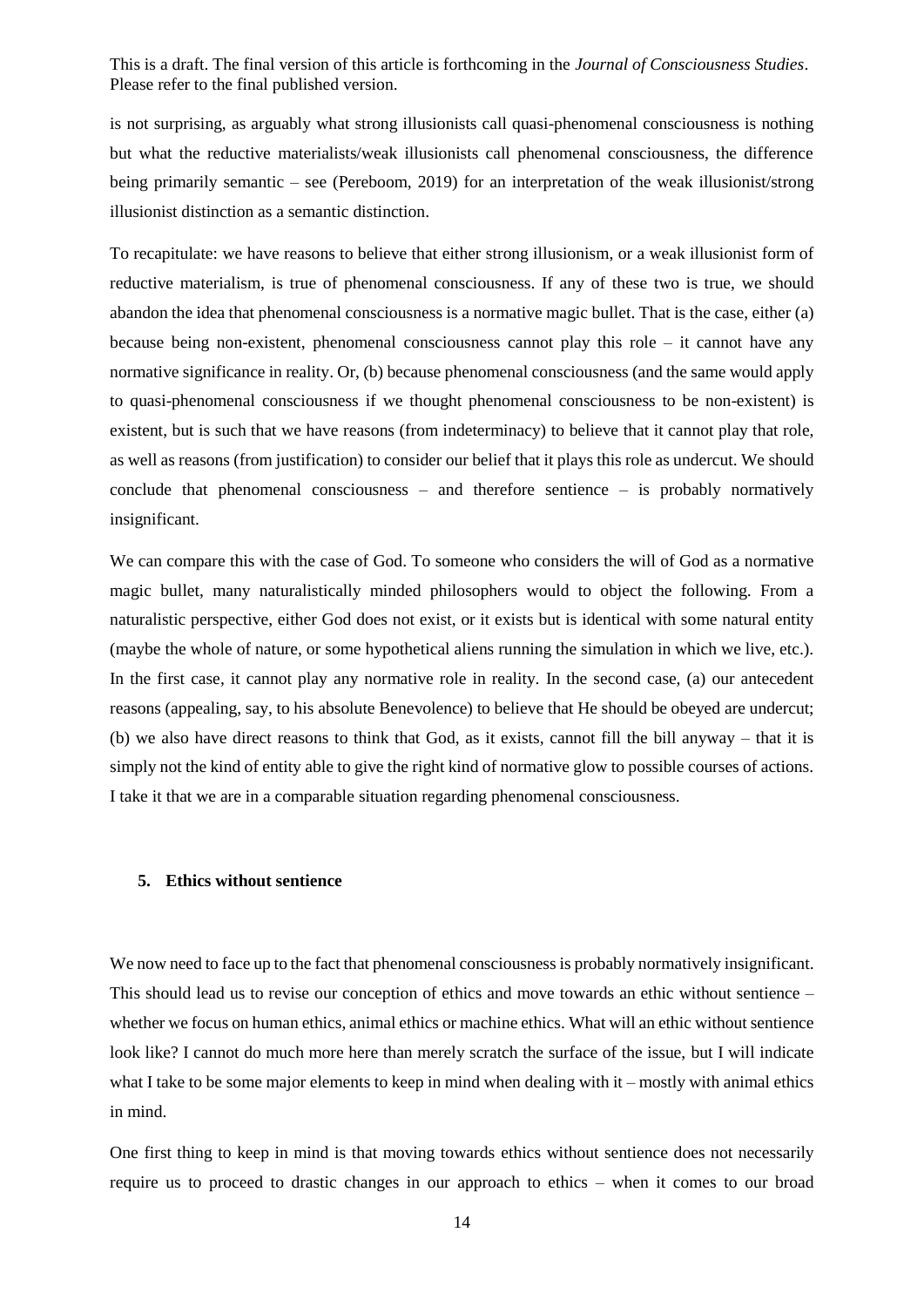understanding of which situations are valuable and which creatures have moral status. It certainly does not mean that the very possibility of ethics – or of animal ethics – is threatened. We can easily recognize that phenomenal consciousness is normatively insignificant without concluding that *nothing* is significant. Moreover, we can recognize the insignificance of phenomenal consciousness, while maintaining that many of the situations we deemed valuable (and many of the creatures we judged to have moral status) really are valuable (and really have moral status), even if it turns out that this value (and this status) have nothing to do with phenomenality. There are numerous coherent and attractive approaches to ethics – applicable to animal ethics – that do not appeal to phenomenality. For example, one can maintain that what makes certain valenced mental states good or bad is not how they phenomenally feel, but the fact that they are partly constituted by the satisfaction or the frustration of a conative state – typically, a desire or a preference (Carruthers, 2019, p. 171‑174; Dawkins, 2021, chapter 2).<sup>17</sup> When an animal undergoes pain, this is bad, not because of the way pain phenomenally feels, but because, at least in standard cases, the animal *wants it to stop* – sometimes very intensely – and this desire is frustrated. Such a desire-based approach to the value of mental states – of humans and animals – seems to escape the problems plaguing the consciousness-based approach because our concept of desire (and our apprehension of what makes the satisfaction of desires valuable) does not appear essentially tied to introspection and to the first-person, but rather seems analyzable in functional, thirdpersonal terms. Hence, materialism about the mind does not raise the concerns linked to *indeterminacy* and *justification* in the case of desires – at least not in the same way as it does for phenomenal consciousness. The concern regarding indeterminacy does not arise in the same way because our concepts of desire are arguably analyzable in functional terms. Therefore, we can in principle identify desires with whatever fulfills the relevant functional role – whatever satisfies the characterization borne by our concept of desire – and thus in principle determine which creatures have them. (We might remain relatively ignorant in this respect, but there will be a fact of the matter as to whether a creature has certain desires). In contrast, we could not do that with phenomenal consciousness, because, as shown earlier in the argument from indeterminacy, accepting a dose of illusionism leads us to admit that phenomenal consciousness cannot be identified with whatever satisfies the characterization borne by our introspective representations (to which our concept of phenomenal consciousness are essentially tied). The concern regarding justification does not arise either, because, if we make sure that the concept of desire we use is pure of phenomenal components, whatever reasons we have to believe that desires ground value will be left untouched by the suspicions regarding phenomenal introspection brought by materialism.<sup>18</sup> Investigation of animals' desires, moreover, certainly seems more amenable than phenomenal consciousness to study by a variety of standard third-person methods (see Dawkins, 2021

 $17$  Carruthers thinks that consciousness is insignificant for reasons linked to indeterminacy. Dawkins does not think so, but she argues that we should (pragmatically) approach animal ethics without reference to phenomenal consciousness and sentience because these notions are too contested to be useful in that respect.

<sup>&</sup>lt;sup>18</sup> Desire-based approaches to animal ethics are not the only possible replacement for sentience-based ones, For example, one could also opt for a reason-based Kantian approach.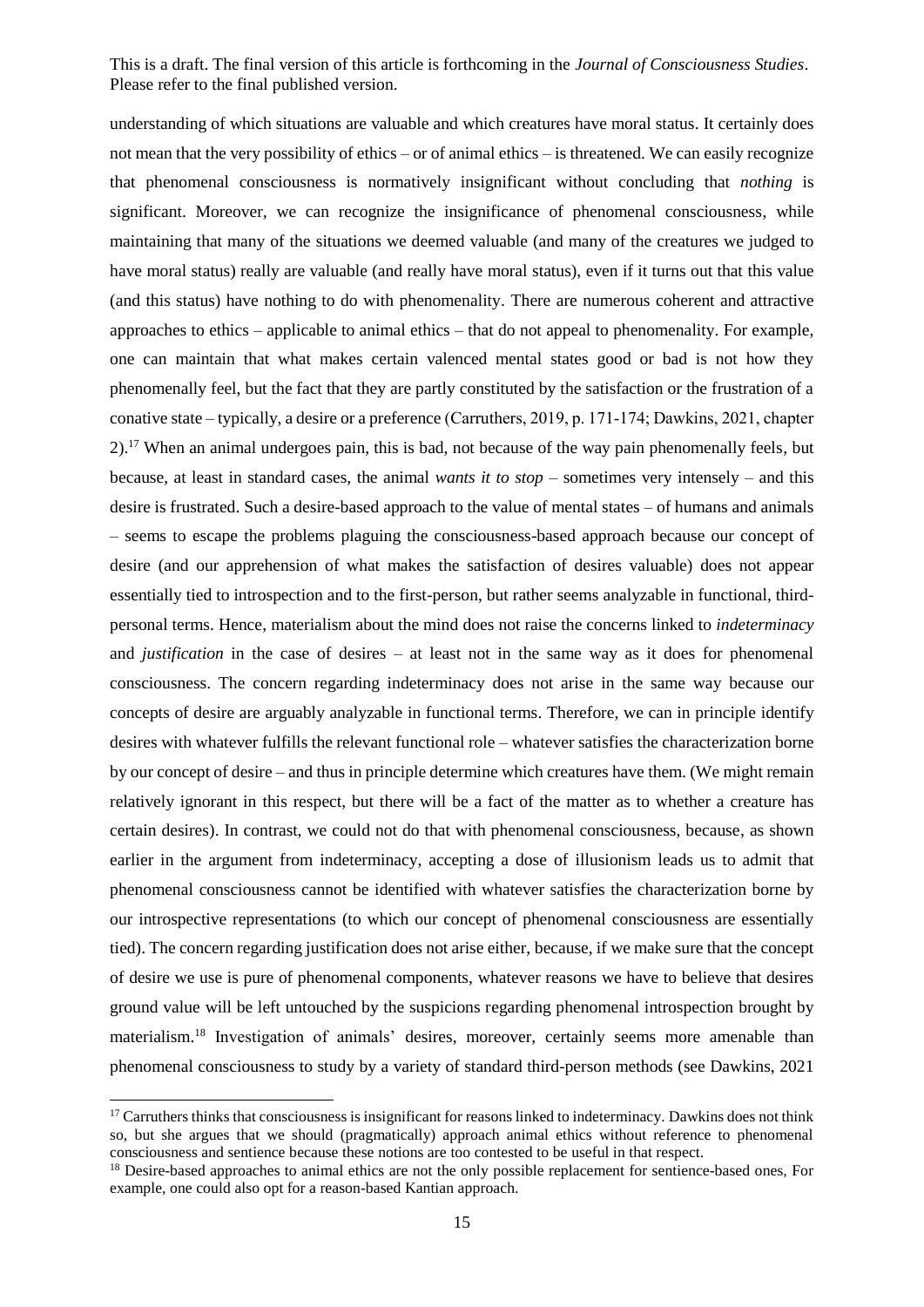for a methodological overview). This is why a researcher like Dawkins thinks that we should ground our conception of animal welfare on animals' desires (among other things), as long as we have not made sufficient progress on the study of phenomenal consciousness. I concur with this recommendation, except that, for the reasons given above, I think that this switching away from sentience and phenomenal consciousness in animal ethics should be definitive.

The second thing to keep in mind is that, even if we devise a satisfying alternative ethical approach, it might nevertheless be wise *not* to expect it to provide an alternative normative magic bullet. It might be wise *not* to expect our ethical approach to describe a set of properties such that they – and only they – have a certain kind of distinctive normative significance, in virtue of which they endow certain creatures with a peculiar moral status, and so that they allow drawing a stark all-or-nothing contrast between mental states and creatures who have these properties and those who do not. Indeed, even if I do not think that materialism implies the same dose of illusionism about (for instance) desires than about phenomenal consciousness, it is nevertheless the case that our ethical conceptions are first going to be formulated and justified at the level of folk (psychological) concepts, featuring a relatively small number of distinctions. The scientific study of the corresponding mental states, on the other hand, reveals much more variety, complexity, and degrees. As noted above, this does not create the problems faced by sentience-based ethics, as it does not necessarily lead to indeterminacy: if even a simple concept of "desire" is defined functionally, then there is no indeterminacy in whether or not a certain creature desires anything. (The concept simply ends up carving out a simple, binary distinction where reality harbors much, much more psychologically relevant differences). However, it prevents our ethical conceptions from being substantively enriched by scientific discoveries. It seems much more reasonable to formulate our ethical guidelines in a way that makes the corresponding concepts open to extensions and refinements. I also think that, at least in the case of desire-based ethics, this is considerably more intuitive. Arguably, the reason why we intuitively judge that desire-satisfaction is normatively significant is that when a creature desires something, this thing starts *mattering* to them. Intuitively, we also think that there are many ways, with many possible degrees of sophistication, in which something can matter to a creature, and that these ways and these degrees have themselves normative import. On the one extreme, we can think of the most basic way of desiring: a creature can value negatively or positively certain state of affairs, grasped in the roughest way through some basic sensing system. On some views, entities as simple as bacteria can do that (Lyon & Kuchling, 2021). On the other hand, we can think of the most sophisticated ways of desiring. Creatures such as, at least, humans, can desire for a thing to thrive in what they take to be its own proper way to thrive *and* at the same time desire their own desire for this thing to thrive to persist – an attitude close to what Harry Frankfurt called "caring" (Frankfurt, 1988). Between the two, we intuitively admit that there is some kind of progressive and multidimensional scale of desires, which is normatively relevant – states of caring matter more than the most basic desires. When moving towards an ethic without sentience, we would be wise to ground our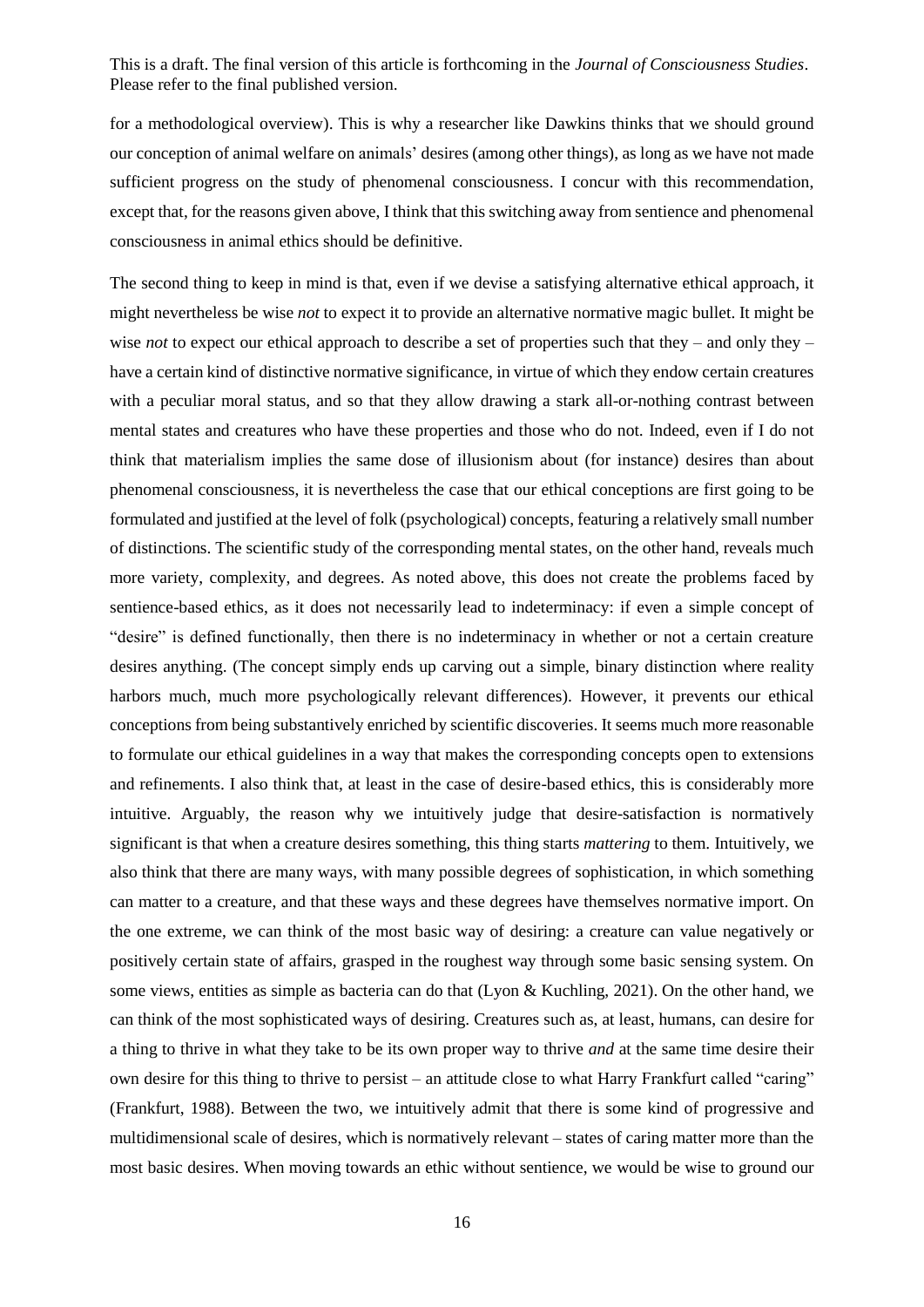ethical system on concepts that we will treat as complex and degreed, and even more as "complexifiable" as the study of human, animal and artificial minds progresses.

A third point to keep in mind is that, while we should not think that taking sentience out of (animal) ethics necessarily leads to devastating consequences, it would also be a mistake to conclude that it would be entirely inconsequential. Peter Carruthers, who argues at length for the view that phenomenal consciousness should not be used as a normative magic bullet in animal ethics for reasons linked to indeterminacy, concludes that "much can remain unchanged. […] So anyone who thinks, for whatever reason, that one is obliged to prevent bad things from happening to animals, can continue with their views unchanged" (Carruthers, 2019, p. 177). However, if we take seriously the concern linked to justification, we have to admit that "whatever reason" we had to care about certain mental episodes in humans and animals is *not* left untouched. Part of the reason we had to care about, say, animal pain, was that we had an introspective grasp of the intrinsic badness of phenomenal pain in our own case – that we took to be quite certain – from which we concluded that (phenomenal) pain would then also be intrinsically bad in the animal case. However, if I am correct, we should *not* take our grasp of the intrinsic badness of our (phenomenal) pain to be particularly well-grounded – if at all (for an exploration, from a Nietzschean perspective, of the view that pain might not be intrinsically bad, justified by doubts on introspection, see (Delon, forthcoming)). We cannot have our cake and eat it: the same views that lead us to admit that phenomenal consciousness is probably normatively insignificant, and unable to play the role of a normative magic bullet, also undercut some of our most crucial ordinary way of justifying our beliefs regarding the value of various mental episodes, which appeals to their phenomenal feel. We cannot tacitly rely on these un-interrogated beliefs while we move towards an ethic without sentience.

Determining what consequences will follow exactly from us taking the problem of justification seriously falls beyond the scope of this article. It obviously depends on many factors – notably, on the determination of the available alternative ways of justifying normative beliefs. One thing that seems useful, however, when moving towards an ethic without sentience, is an understanding of how and why we came to see phenomenal consciousness' value as something that could be known in a uniquely safe way – in contrast with the value of other things. I suspect that something like a *normative relocation story* might be correct. The standard "relocation story" about sensory qualities says approximately the following: while we first intuitively located secondary sensory quality (redness, greenness, softness, etc.) in external objects, since the Galilean revolution and the mathematization of physics, we were led to believe that these qualities could not literally inhere in the external, physical world. We relocated them *in ourselves* (typically, in our phenomenal experiences). In the realm of phenomenal consciousness, things could be as they appear to be, redness and greenness could exist in all their qualitative glory, and they could be given to us in the most direct manner. I think that a similar origin story might convincingly be told about value. The resulting *normative relocation story* says that we first intuitively located *values* (goodness, badness) in *external objects and events*: we saw the fresh beverage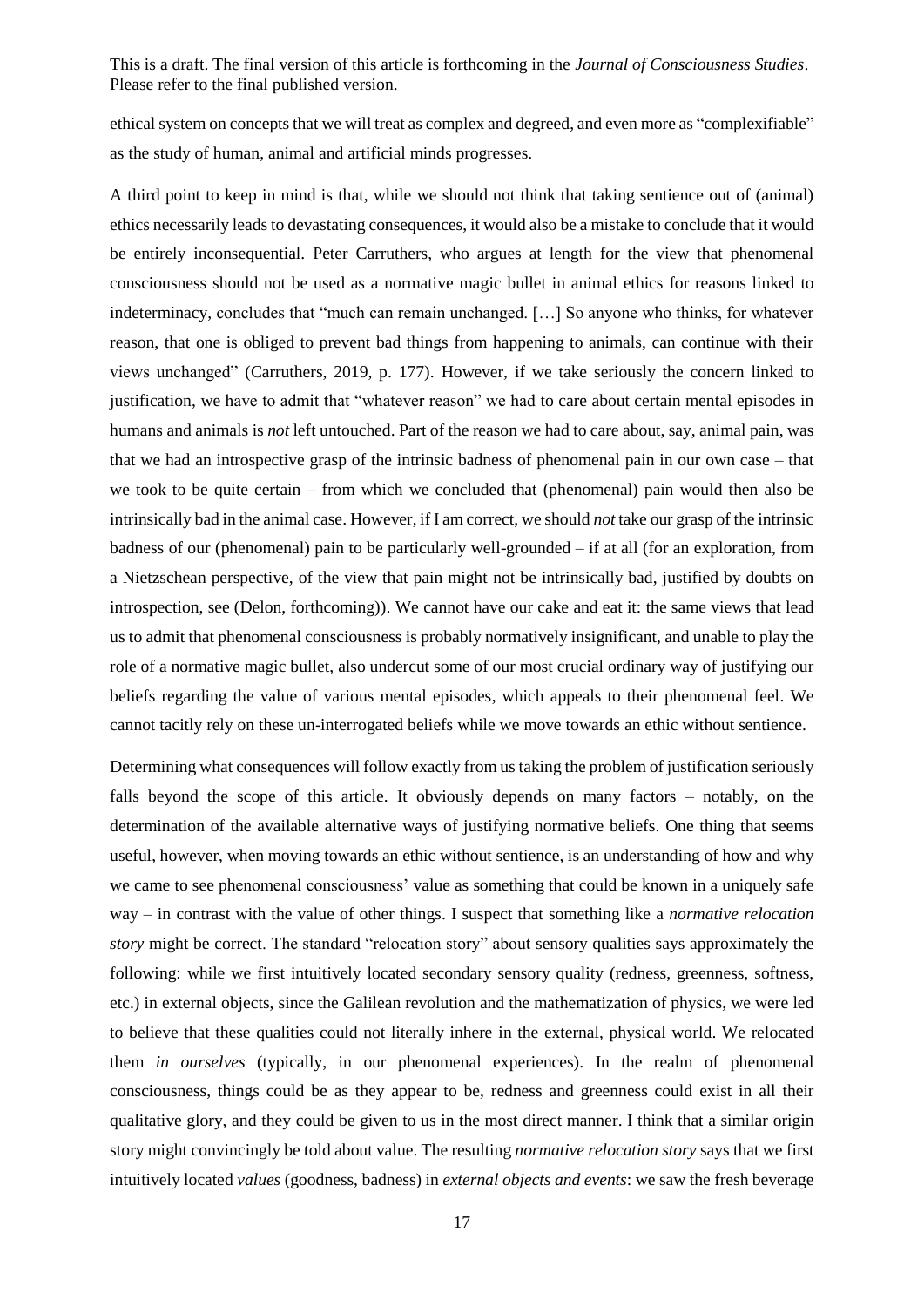we desired as *good* in itself, the threatening predator we feared as *bad* in itself. However, we started to believe (long before Galileo, and at least since Protagoras, Democritus and Epicurus) that such values could not really inhere objectively in external objects and events. We concluded that they could only exist in our experiences (typically, our pains and pleasures), where they could be what they appear to be and be given to us in the most direct manner.

Materialism about the mind forces us to abandon the view that sensory qualities really exist in the phenomenal realm as they appear to be. I am inclined to conclude that it also leads us to draw a similar conclusion about value. Which satisfying ways to justify our beliefs about value subsist once we cease to locate value in the phenomenal realm and abandon the idea that this phenomenally-located value is introspectively knowable with great certainty? How much our concept of value itself must therefore be revised? These are important questions that will have to be dealt with to make progress with our ethic without sentience.

### **6. Conclusion**

We should move to an ethic without sentience because sentience is unlikely to have the kind of peculiar normative significance required by sentience-based approaches to ethics. This does not threaten the possibility of ethics, but it would be a mistake to think that this move could be entirely inconsequential.

#### **7. References**

- Antony, M. (2006). Vagueness and the Metaphysics of Consciousness. *Philosophical Studies*, *128*(3), 515‑538.
- Bentham, J. (1961). *An Introduction to the Principles of Morals and Legislation*. Doubleday.
- Birch, J. (2017). Animal Sentience and the Precautionary Principle. *Animal Sentience*, *2*, 16(1).
- Birch, J. (2021). Materialism and the moral status of animals. *Manuscript*. https://philpapers.org/rec/BIREAT-4
- Carruthers, P. (2019). *Human and animal minds : the consciousness questions laid to rest*. Oxford University Press.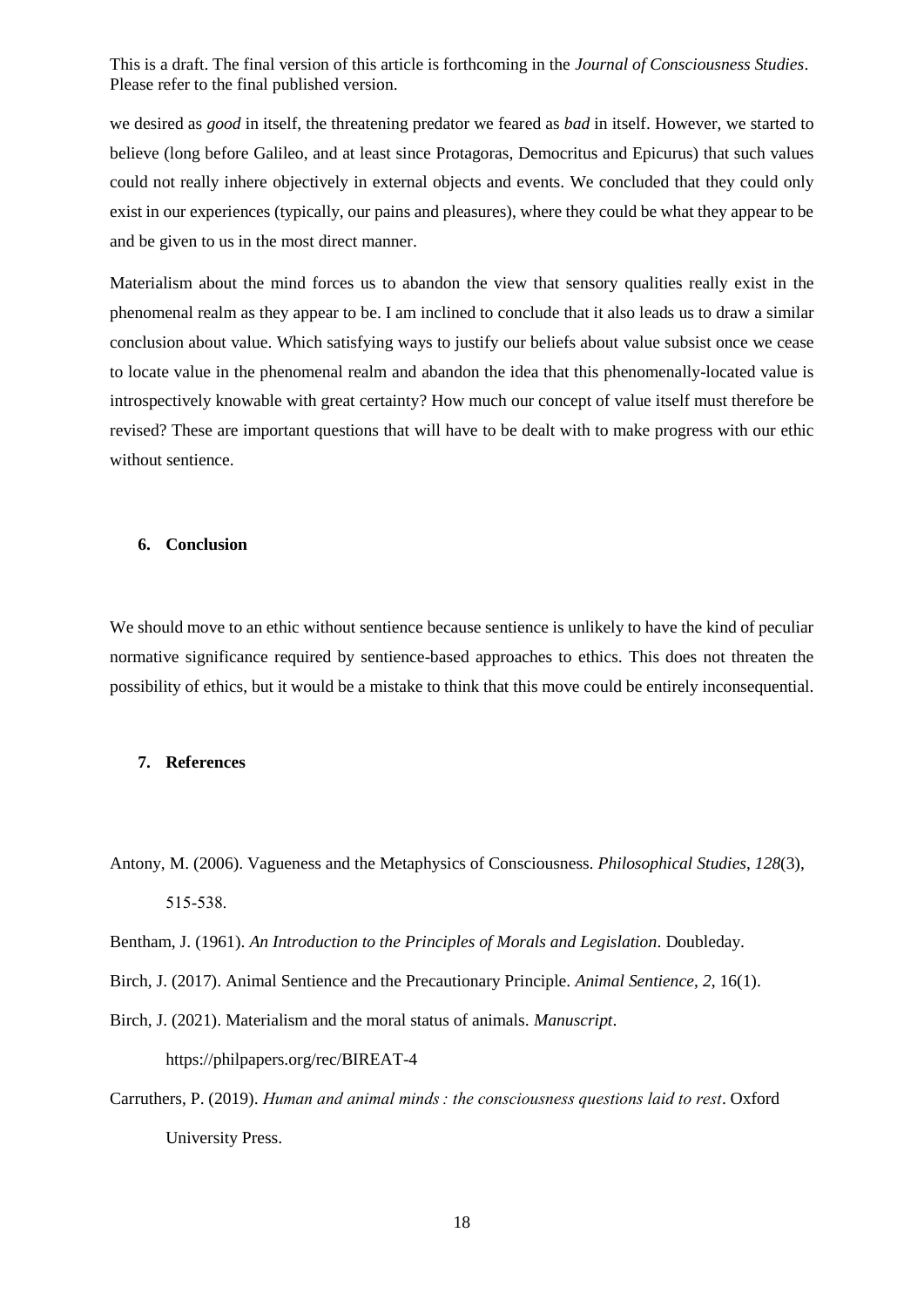- Chalmers, D. (1996). *The Conscious Mind: In Search of a Fundamental Theory*. Oxford University Press.
- Cutter, B. (2017). The Metaphysical Implications of the Moral Significance of Consciousness. *Philosophical Perspectives*, *31*(1), 103‑130.
- Dawkins, M. S. (2021). *The Science of Animal Welfare: Understanding What Animals Want*. Oxford University Press.
- Delon, N. (forthcoming). Strangers to ourselves: a Nietzschean challenge to the badness of suffering. *Inquiry: An Interdisciplinary Journal of Philosophy*.
- Fallon, F. (2021). Integrated Information Theory of Consciousness. In *Internet Encyclopedia of Philosophy*. https://iep.utm.edu/int-info/
- Frankfurt, H. G. (1988). *The Importance of What We Care About: Philosophical Essays* (1st ed.). Cambridge University Press.
- Frankish, K. (2016). Illusionism as a Theory of Consciousness. *Journal of Consciousness Studies*, *23*(11‑12), 11‑39.
- Jackson, F. (1982). Epiphenomenal qualia. *Philosophical Quarterly*, *32*(April), 127‑136.
- Kammerer, F. (2020). The Normative Challenge for Illusionist Views of Consciousness. *Ergo*, *6*(32), 891‑924.
- Kammerer, F. (2021). The illusion of conscious experience. *Synthese*, *198*, 845‑866. https://doi.org/10.1007/s11229-018-02071-y
- Lee, A. (2021). How We Know Pain Is Bad. *Manuscript*. https://ec60f7fc-41a3-4918-9f3d-6f5b65c3308a.filesusr.com/ugd/2dfbfe\_f4b9fb30a8e141449091f26bafa33196.pdf
- Lee, G. (2014). Materialism and the Epistemic Significance of Consciousness. In U. Kriegel (Ed.), *Current Controversies in Philosophy of Mind* (p. 222‑245). Routledge.

Lin, E. (2021). The experience requirement on well-being. *Philosophical Studies*, *178*(3), 867‑886.

Low, P., Panksepp, J., Reiss, D., Edelman, D., Van Swinderen, B., & Koch, C. (2012). *The Cambridge Declaration on Consciousness*.

https://fcmconference.org/img/CambridgeDeclarationOnConsciousness.pdf